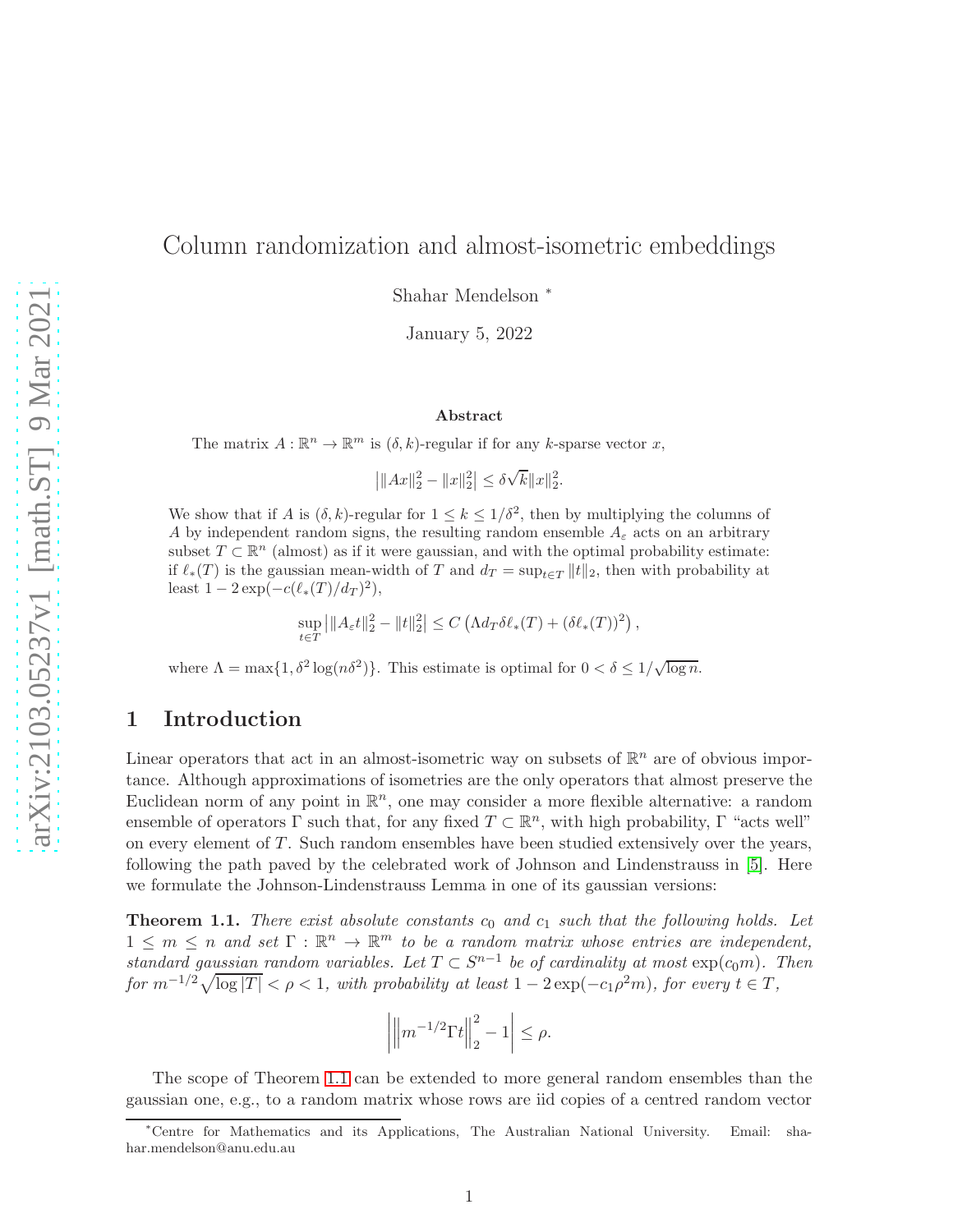that exhibits suitable decay properties (see, e.g. [\[4,](#page-18-0) [8\]](#page-19-1)). It is far more challenging to construct a random ensemble that, on the one hand, satisfies a version of Theorem [1.1,](#page-0-0) and on the other is based on "few random bits" or is constructed using a heavy-tailed random vector.

A significant breakthrough towards more general "Johnson-Lindenstrauss transforms" came in [\[7\]](#page-19-2), where it was shown that a matrix that satisfies a suitable version of the *restricted isometry property*, can be converted to the wanted random ensemble by multiplying its columns by random signs. More accurately, let  $\varepsilon_1, ..., \varepsilon_n$  be independent, symmetric  ${-1, 1}$ -valued random variables. Set  $D_{\varepsilon} = \text{diag}(\varepsilon_1, ..., \varepsilon_n)$  and for a matrix  $A : \mathbb{R}^n \to \mathbb{R}^m$ define

$$
A_{\varepsilon}=AD_{\varepsilon}.
$$

From here on we denote by  $\Sigma_k$  the subset of  $S^{n-1}$  consisting of vectors that are supported on at most k coordinates.

**Definition 1.2.** A matrix  $A : \mathbb{R}^n \to \mathbb{R}^m$  satisfies the restricted isometry property of order k *and level*  $\delta \in (0,1)$  *if* 

$$
\sup_{x \in \Sigma_k} \left| \|Ax\|_2^2 - 1 \right| \le \delta.
$$

<span id="page-1-0"></span>**Theorem 1.3.** *[\[7\]](#page-19-2) There are absolute constants*  $c_0$  *and*  $c_1$  *such that the following holds. Let*  $\lambda > 0$  and  $\rho \in (0, 1)$ *. Consider*  $T \subset \mathbb{R}^n$  and let  $k \geq c \log(e|T|/\lambda)$ *. If* A satisfies the restricted *isometry property of order* k and at level  $\delta < \rho/4$ , then with probability at least  $1 - \lambda$ , for  $every \ t \in T,$ 

$$
(1 - \rho) \|t\|_2^2 \le \|A_{\varepsilon}t\|_2^2 \le (1 - \rho) \|t\|_2^2.
$$

While Theorem [1.3](#page-1-0) does not recover the probability estimate from Theorem [1.1,](#page-0-0) it does imply at the constant probability level that  $A_{\varepsilon}$  is an almost isometry in the random ensemble sense: if A is a matrix that  $1 \pm \delta$ -preserves the norms of vectors that are  $c \log |T|$  sparse, then a typical realization of the random ensemble  $A_{\varepsilon}$ ,  $1 \pm c' \delta$  preserves the norms of all the elements in T.

Various extensions of Theorem [1.1](#page-0-0) that hold for arbitrary subsets of  $\mathbb{R}^n$  have been studied over the years. In such extensions the "complexity parameter"  $\log |T|$  is replaced by more suitable counterparts. A rather general version of Theorem [1.1](#page-0-0) follows from a functional Bernstein inequality (see, e.g., [\[3,](#page-18-1) [8,](#page-19-1) [2\]](#page-18-2)), and to formulate that inequality in the gaussian case we require the following definition.

**Definition 1.4.** Let  $g_1, \ldots g_n$  be independent, standard gaussian random variables. For  $T \subset \mathbb{R}^n$ *set*

$$
\ell_*(T) = \mathbb{E} \sup_{t \in T} \left| \sum_{i=1}^n g_i t_i \right| \quad \text{and} \quad d_T = \sup_{t \in T} ||t||_2.
$$

 $\setminus^2$ 

 $\ell_*(T)$  $d_T$ 

*Let*

*be the* critical dimension *of the set* T*.*

The critical dimension appears naturally when studying the geometry of convex sets—for example, in the context of the Dvoretzky-Milman Theorem (see [\[1\]](#page-18-3) and references therein for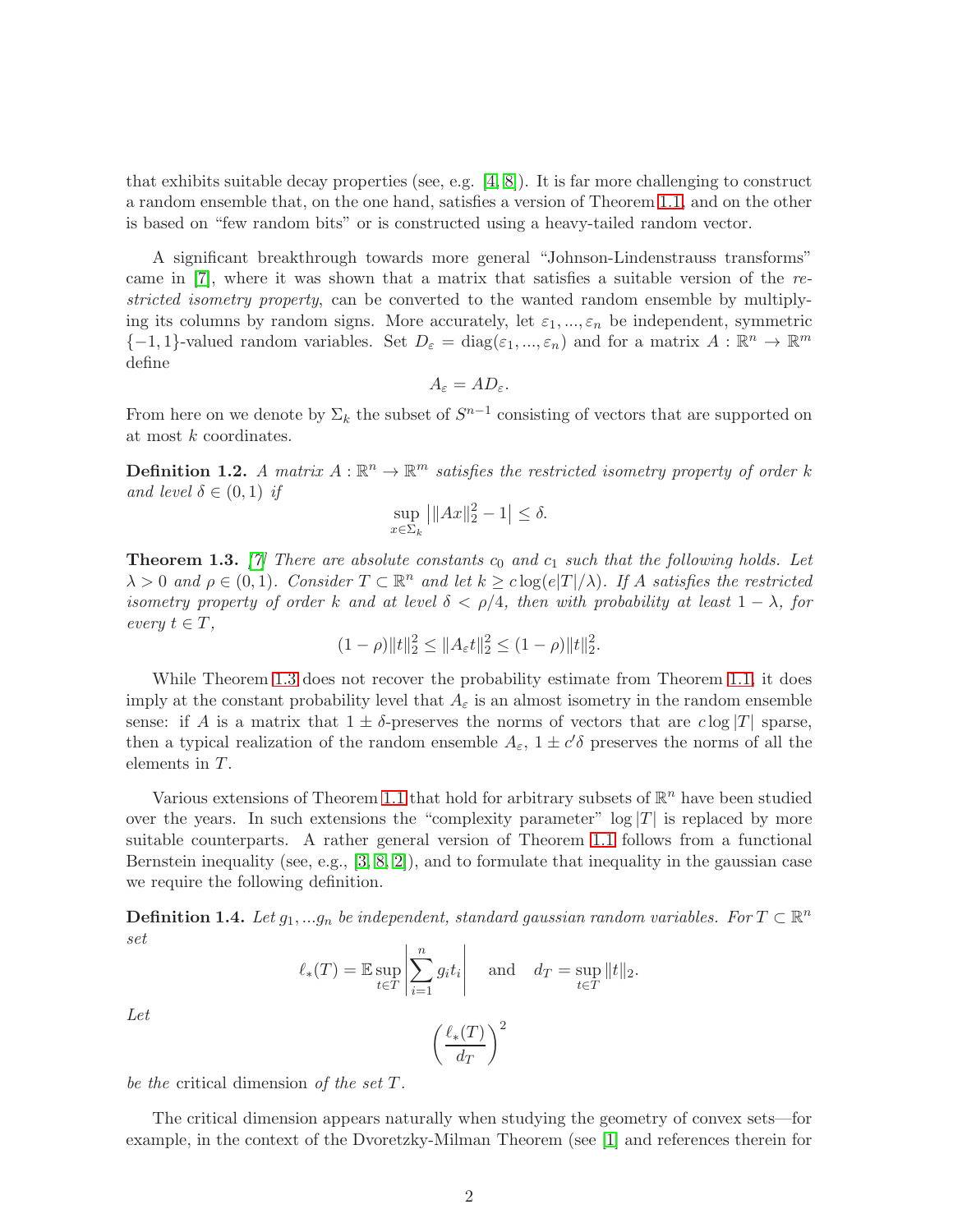more details). It is the natural alternative to  $\log |T|$ —which was suitable for finite subsets of sphere  $S^{n-1}$ .

Let  $G = (g_i)_{i=1}^n$  be the standard gaussian random vector in  $\mathbb{R}^n$ , set  $G_1, ..., G_m$  to be independent copies of G and put

$$
\Gamma = \sum_{i=1}^m \langle G_i, \cdot \rangle e_i
$$

to be the random ensemble used in Theorem [1.1.](#page-0-0)

<span id="page-2-0"></span>**Theorem 1.5.** *There exist absolute constants*  $c_0$ ,  $c_1$  *and* C *such that the following holds.* If  $T \subset \mathbb{R}^n$  and  $u \geq c_0$  then with probability at least

$$
1 - 2 \exp\left(-c_1 u^2 \left(\frac{\ell_*(T)}{d_T}\right)^2\right),\,
$$

*for every*  $t \in T$ *,* 

<span id="page-2-1"></span>
$$
\left| \left\| m^{-1/2} \Gamma t \right\|_{2}^{2} - \|t\|_{2}^{2} \right| \le C \left( u d_{T} \frac{\ell_{*}(T)}{\sqrt{m}} + u^{2} \left( \frac{\ell_{*}(T)}{\sqrt{m}} \right)^{2} \right).
$$
 (1.1)

One may use Theorem [1.5](#page-2-0) to ensure that the uniform error in [\(1.1\)](#page-2-1) is at most  $\max{\{\rho, \rho^2\}}d_T^2$ . Indeed, if

$$
\frac{\ell_*(T)/d_T}{\sqrt{m}} \sim \rho,
$$

then with probability at least  $1 - 2 \exp(-c_3 \rho^2 m)$ ,

<span id="page-2-2"></span>
$$
\sup_{t \in T} \left| \left\| m^{-1/2} \Gamma t \right\|_2^2 - \|t\|_2^2 \right| \le \max\{\rho, \rho^2\} d_T^2,\tag{1.2}
$$

which is a natural counterpart of Theorem [1.1](#page-0-0) once  $\log |T|$  is replaced by  $(\ell_*(T)/d_T)^2$ .

As it happens, a version of Theorem [1.3](#page-1-0) that is analogous to [\(1.2\)](#page-2-2) was proved in [\[9\]](#page-19-3), using the notion of a multi-level RIP.

<span id="page-2-3"></span>**Definition 1.6.** Let  $L = \lceil \log_2 n \rceil$ . For  $\delta > 0$  and  $s \ge 1$  the matrix A satisfies a multi-scale *RIP* with distortion  $\delta$  and sparsity  $s$  if, for every  $1 \leq \ell \leq L$  and every  $x \in \Sigma_{2^{\ell}s}$ , one has

$$
\left| \|Ax\|_2^2 - \|x\|_2^2 \right| \le \max \left\{ 2^{\ell/2} \delta, 2^\ell \delta^2 \right\}.
$$

Definition [1.6](#page-2-3) implies that if  $k \geq s$  then

$$
\sup_{x \in \Sigma_k} ||Ax||_2^2 - ||x||_2^2| \le \max\{\sqrt{k}\delta, k\delta^2\}.
$$

<span id="page-2-4"></span>**Example 1.7.** Let  $\Gamma : \mathbb{R}^n \to \mathbb{R}^m$  be a gaussian matrix as above and set  $A = m^{-1/2}\Gamma$ . It is *standard to verify (using, for example, Theorem [1.5](#page-2-0) and a well-known estimate on*  $\ell_*(\Sigma_k)$ ) *that with probability at least*  $1 - 2 \exp(-ck \log(en/k))$ ,

$$
\sup_{x \in \Sigma_k} \left| \|Ax\|_2^2 - 1 \right| \le C \sqrt{\frac{k \log(en/k)}{m}}.
$$

*By the union bound over* k *it follows that with a nontrivial probability,* A *satisfies a multi-scale RIP* with  $s = 1$  and  $\delta \sim m^{-1/2}\sqrt{\log(en)}$ . Observe that the second term in the multi-scale  $RIP-$ , namely  $k\delta^2$ , is not needed here.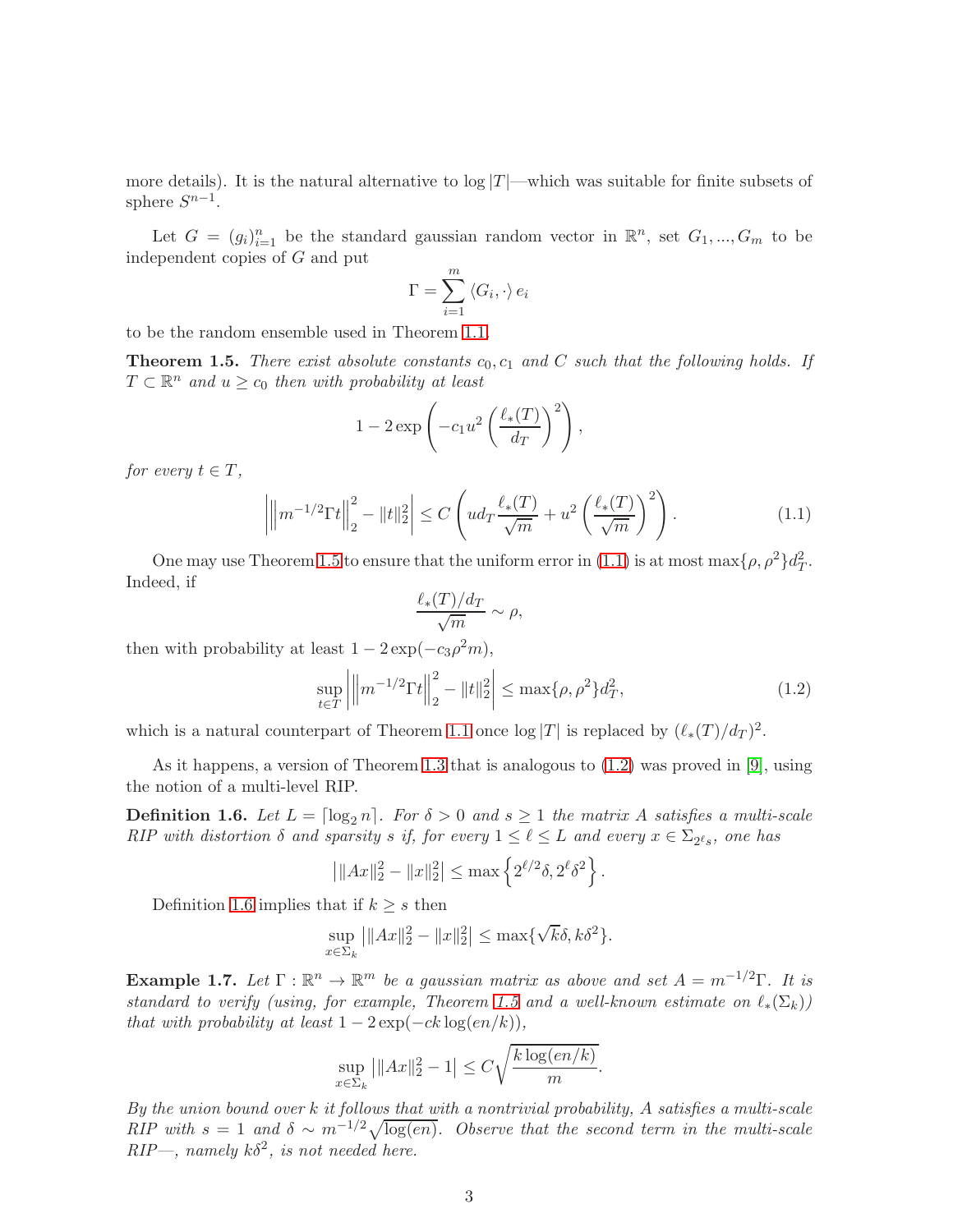Remark 1.8. *Example [1.7](#page-2-4) gives a good intuition on the role* δ *has in well-behaved situations: it should scale (roughly) like*  $1/\sqrt{m}$ , where *m is the number of rows of the matrix A.* 

The following theorem is the starting point of this note: an estimate on the error a typical realization of the random ensemble  $A_{\varepsilon} = AD_{\varepsilon}$  has when acting on an arbitrary  $T \subset \mathbb{R}^n$ , given that A satisfies an appropriate multi-scale RIP.

<span id="page-3-0"></span>Theorem 1.9. *[\[9\]](#page-19-3) There are absolute constants* c *and* C *such that the following holds. Let*  $\eta, \rho > 0$  and  $A: \mathbb{R}^n \to \mathbb{R}^m$  that satisfies a multi-scale RIP with sparsity level  $s = c(1 + \eta)$  and *distortion*

<span id="page-3-1"></span>
$$
\delta = C \frac{\rho d_T}{\max\{\ell_*(T), d_T\}}.\tag{1.3}
$$

*Then for*  $T \subset \mathbb{R}^n$ *, with probability at least*  $1 - \eta$ *,* 

<span id="page-3-2"></span>
$$
\sup_{t \in T} ||A_{\varepsilon}t||_2^2 - ||t||_2^2| \le \max\{\rho^2, \rho\} d_T^2. \tag{1.4}
$$

To put Theorem [1.9](#page-3-0) in some context, if the belief is that  $A_{\varepsilon}$  should exhibit the same behaviour as the gaussian matrix  $m^{-1/2}\Gamma$ , then (keeping in mind that  $\delta$  should scale like  $1/\sqrt{m}$ , "a gaussian behaviour" as in Theorem [1.5](#page-2-0) is that with high probability,

$$
\sup_{t \in T} ||A_{\varepsilon}t||_2^2 - ||t||_2^2 \le c \left( \delta d_T \ell_*(T) + (\delta \ell_*(T))^2 \right).
$$

Observe that  $\ell_*(T) \gtrsim d_T$ , implying by [\(1.3\)](#page-3-1) that  $\rho \sim \delta \ell_*(T)/d_T$ . Hence, the error in [\(1.4\)](#page-3-2) in terms of  $\delta$  is indeed

$$
\sim d_T \delta \ell_*(T) + (\delta \ell_*(T))^2.
$$

However, despite the "gaussian error", the probability estimate in Theorem [1.9](#page-3-0) is far weaker than in Theorem [1.5—](#page-2-0)it is just at the constant level.

Our main result is that using a modified, seemingly less restrictive version of the multiscale RIP,  $A_{\varepsilon}$  acts on T as if it were a gaussian operator: achieving the same distortion and probability estimate as in Theorem [1.5.](#page-2-0)

**Definition 1.10.** Let  $A : \mathbb{R}^n \to \mathbb{R}^m$  be a matrix. For  $\delta > 0$  let  $1 \leq k^* \leq n$  be the largest such *that for every*  $1 \leq k \leq k_*$ , A *is a*  $(\delta, k)$  *regular; that is, for every*  $1 \leq k \leq k_*$ 

$$
\sup_{x \in \Sigma_k} |||Ax||_2^2 - ||x||_2^2| \le \delta \sqrt{k}.
$$

<span id="page-3-3"></span>Theorem 1.11. *There exist absolute constants* c *and* C *such that the following holds. Let*  $\delta > 0$  and set  $\Lambda = \max\{1, \delta^2 \log(n\delta^2)\}\$ . If  $k_* \geq 1/\delta^2$ ,  $T \subset \mathbb{R}^n$  and  $u \geq 1$ , then with probability *at least*

$$
1 - 2 \exp\left(-cu^2 \left(\frac{\ell_*(T)}{d_T}\right)^2\right),\,
$$

*we have that*

<span id="page-3-4"></span>
$$
\sup_{t \in T} \left| \|A_{\varepsilon}t\|_{2}^{2} - \|t\|_{2}^{2} \right| \leq Cu^{2} \left( \Lambda \cdot d_{T} \delta \ell_{*}(T) + (\delta \ell_{*}(T))^{2} \right). \tag{1.5}
$$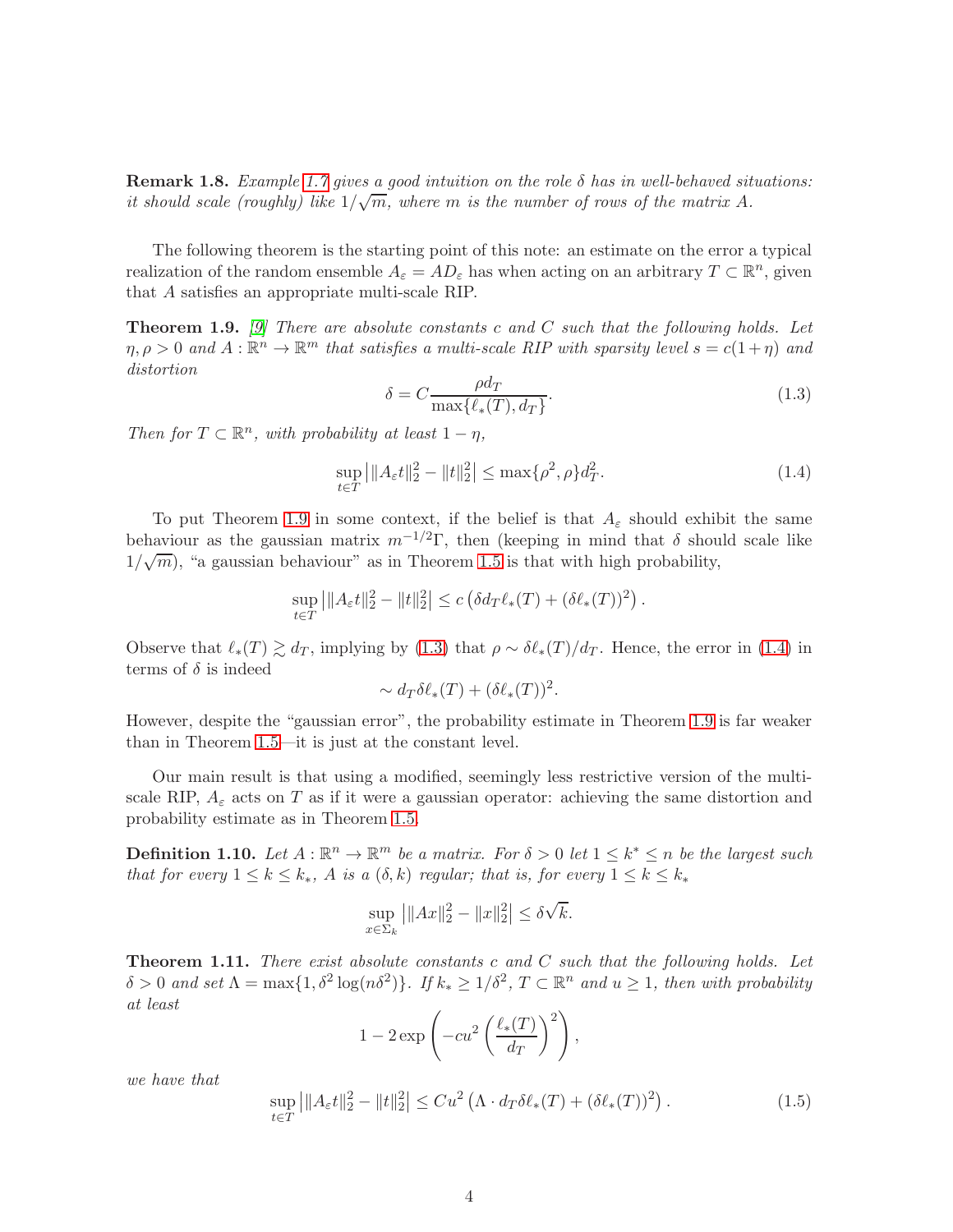Remark 1.12. *The sub-optimality in Theorem [1.11](#page-3-3) lies in the factor* Λ*—in the range where*  $δ$  *is relatively large: at least*  $1/\sqrt{\log n}$ *. For*  $δ ≤ 1/\sqrt{\log n}$  *we have that*  $Λ = 1$  *and Theorem [1.11](#page-3-3)* recovers the functional Bernstein inequality for  $u ∼ 1$ ; that holds despite the fact that  $A_\varepsilon$ *is based only on* n *"random bits".*

*Moreover, for the error in* [\(1.5\)](#page-3-4) *to have a chance of being a nontrivial two-sided estimate, i.e., that for some*  $0 < \rho < 1$  *and every*  $t \in T$ *,* 

$$
\left| \|A_{\varepsilon}t\|_2^2 - \|t\|_2^2 \right| \le \rho d_T^2,
$$

 $\delta$  *has to be smaller than*  $\sim d_T/\ell_*(T)$ *. In particular, if the critical dimension of*  $T$ *,*  $(\ell_*(T)/d_T)^2$ *is at least*  $\log n$ , a choice of  $\delta \leq (d_T/\ell_*(T))$  *leads to*  $\Lambda = 1$  *and thus to an optimal outcome in Theorem [1.11.](#page-3-3)*

Theorem [1.11](#page-3-3) clearly improves the probability estimate from Theorem [1.9.](#page-3-0) The other (virtual) improvement is that the matrix A need only be  $(\delta, k)$ -regular for  $k \leq 1/\delta^2$ , and the way A acts on  $\Sigma_k$  for  $k > 1/\delta^2$  is of no importance. The reason for calling that improvement "virtual" is the following observation:

**Lemma 1.13.** *If*  $k^* \geq 1/\delta^2$  *then for any*  $1 \leq s \leq n$ *,* 

$$
\sup_{x \in \Sigma_s} \left| \|Ax\|_2^2 - 1 \right| \le 4 \max\{\delta\sqrt{s}, \delta^2 s\}.
$$

In other words, the second term in the multi-scale RIP condition follows automatically from the first one and the fact that  $k^*$  is sufficiently large.

**Proof.** Let  $x \in \Sigma_s$  for  $s \geq k_*$ , and let  $(J_i)_{i=1}^{\ell}$  be a decomposition of the support of x to coordinate blocks of cardinality  $k_*/2$ . Set  $y_i = P_{J_i}x$ , that is, the projection of x onto span $\{e_m : m \in J_i\}$  and write  $x = \sum_{i=1}^{\ell} y_i$ . Note that  $\ell \leq 4s/k_*$  and that

$$
||Ax||_2^2 = ||\sum_{i=1}^{\ell} Ay_i||^2 = \sum_{i=1}^{\ell} ||Ay_i||_2^2 + \sum_{i \neq j} \langle Ay_i, Ay_j \rangle.
$$

The vectors  $y_i$  are orthogonal and so  $||x||_2^2 = \sum_{i=1}^{\ell} ||y_i||_2^2$ . Therefore,

$$
\left|\|Ax\|_2^2 - \|x\|_2^2\right| \le \sum_{i=1}^{\ell} \left|\|Ay_i\|_2^2 - \|y_i\|_2^2\right| + \left|\sum_{i \ne j} \langle Ay_i, Ay_j \rangle\right|.
$$

For the first term, as each  $y_i$  is supported on at most  $k_*/2$  coordinates, it follows from the regularity condition that

$$
\sum_{i=1}^{\ell} |||Ay_i||_2^2 - ||y_i||_2^2| \le \delta \sqrt{k_*/2} \sum_{i=1}^{\ell} ||y_i||_2^2 = \delta \sqrt{k_*/2} ||x||_2^2 \le \delta \sqrt{s}.
$$

As for the second term, since  $y_i$  and  $y_j$  are orthogonal,  $||y_i + y_j||_2 = ||y_i - y_j||_2$  and

$$
\langle Ay_i, Ay_j \rangle = \frac{1}{4} (||A(y_i + y_j)||_2^2 - ||A(y_i - y_j)||_2^2)
$$
  
= 
$$
\frac{1}{4} (||A(y_i + y_j)||_2^2 - ||y_i + y_j||_2^2) - \frac{1}{4} (||y_i - y_j||_2^2 - ||A(y_i - y_j)||_2^2).
$$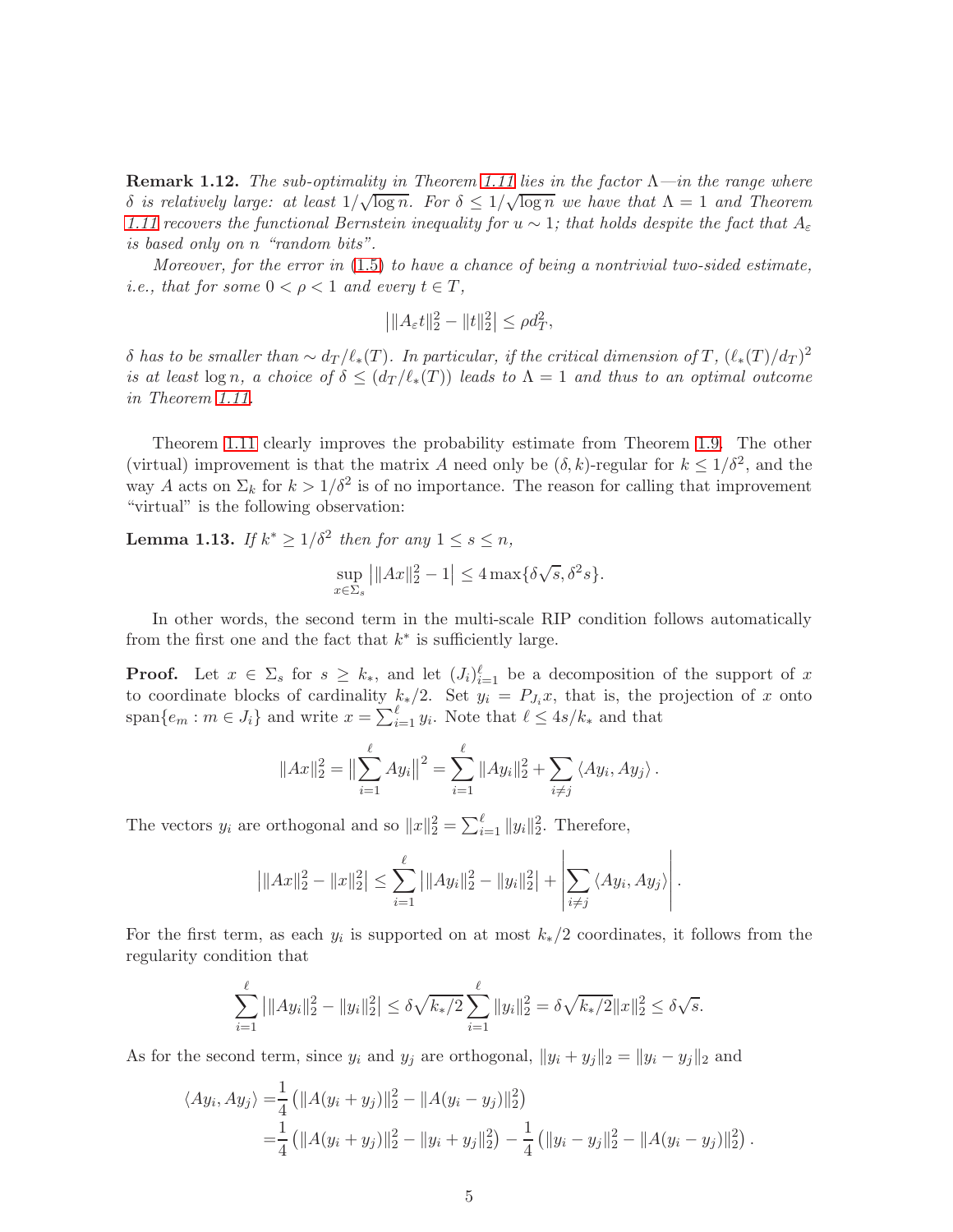Thus, by the regularity of A and as  $|\text{supp}(y_i \pm y_j)| \leq k_*$ ,

$$
|\langle Ay_i, Ay_j \rangle| \leq \frac{1}{4} \left( \delta \sqrt{k_*} \|y_i + y_j\|_2^2 + \delta \sqrt{k_*} \|y_i - y_j\|_2^2 \right) \n\leq \frac{1}{2} \delta \sqrt{k_*} (\|y_i\|_2^2 + \|y_j\|_2^2).
$$

Taking the sum over all pairs  $i \neq j$ ,  $i, j \leq \ell$ , each factor  $||y_i||_2^2$  appears at most  $2\ell$  times, and  $2\ell \leq 8s/k_*$ . Hence, using that  $1/\delta^2 \leq k_*$ 

$$
\sum_{i \neq j} |\langle Ay_i, Ay_j \rangle| \leq \frac{1}{2} \delta \sqrt{k_*} \cdot \frac{8s}{k_*} \sum_{i=1}^{\ell} \|y_i\|_2^2 \leq 2 \delta \frac{s}{\sqrt{k_*}} \|x\|_2^2 \leq 4\delta^2 s.
$$

**Talent** 

Clearly, Theorem [1.11](#page-3-3) implies a suitable version of Theorem [1.9.](#page-3-0)

<span id="page-5-0"></span>Corollary 1.14. *There exist absolute constants* c *and* c<sup>1</sup> *such that the following holds. Let* A be as above, set  $T \subset \mathbb{R}^n$  and  $0 < \delta < 1/\sqrt{\log n}$ . Let  $\rho = c \delta \ell_*(T)/d_T$ . Then with probability  $at least 1 - 2 \exp(-c_1 \rho^2/\delta^2),$ 

$$
\sup_{t \in T} |||A_{\varepsilon}t||_2^2 - ||t||_2^2| \le \rho d_T^2.
$$

**Remark 1.15.** *Recalling the intuition that*  $m \sim 1/\delta^2$ , *the outcome of Corollary* [1.14](#page-5-0) *coincides with the estimate in* [\(1.2\)](#page-2-2)*.*

In Section [3](#page-17-0) we present one simple application of Theorem [1.11.](#page-3-3) We show that column randomization of a typical realization of a Bernoulli circulant matrix (complete or partial) exhibits an almost gaussian behaviour (conditioned on the generating vector). In particular, only  $2n$  random bits (*n* from the generating Bernoulli vector and *n* from the column randomization) are required if one wishes to create a random ensemble that is, effectively, an almost isometry.

The proof of Theorem [1.11](#page-3-3) is based on a chaining argument. For more information on the *generic chaining* mechanism, see Talagrand's treasured manuscript [\[10\]](#page-19-4). We only require relatively basic notions from generic chaining theory, as well as the celebrated *majorizing measures theorem*.

**Definition 1.16.** Let  $T \subset \mathbb{R}^n$ . A collection of subsets of T,  $(T_s)_{s \geq 0}$ , is an admissible sequence  $if |T_0| = 1$  and for  $s \ge 1$ ,  $|T_s| \le 2^{2^s}$ . For every  $t \in T$  denote by  $\overline{\pi}_s t$  a nearest point to t in  $T_s$ *with respect to the Euclidean distance. Set*  $\Delta_s t = \pi_{s+1}t - \pi_s t$  *for*  $s \ge 1$  *and let*  $\Delta_0 t = \pi_0 t$ *.* 

*The*  $\gamma_2$  *functional with respect to the*  $\ell_2$  *metric is defined by* 

$$
\gamma_2(T, \| \|_2) = \inf_{(T_s)} \sup_{t \in T} \sum_{s \ge 0} 2^{s/2} \|\Delta_s t\|_2,
$$

*where the infimum is taken with respect to all admissible sequences of* T*.*

 $\sum_{i=1}^{n} g_i t_i$  shows that  $\gamma_2(T, \|\ \|_2)$  and  $\ell_*(T)$  are equivalent: An application of Talagrand's *majorizing measures theorem* to the gaussian process  $t \rightarrow$ 

<span id="page-5-1"></span>**Theorem 1.17.** *There are absolute constants* c and C such that for every  $T \subset \mathbb{R}^n$ ,

 $c\gamma_2(T, \|\ \|_2) \leq \ell_*(T) \leq C\gamma_2(T, \|\ \|_2).$ 

The proof of Theorem [1.17](#page-5-1) can be found, for example, in [\[10\]](#page-19-4).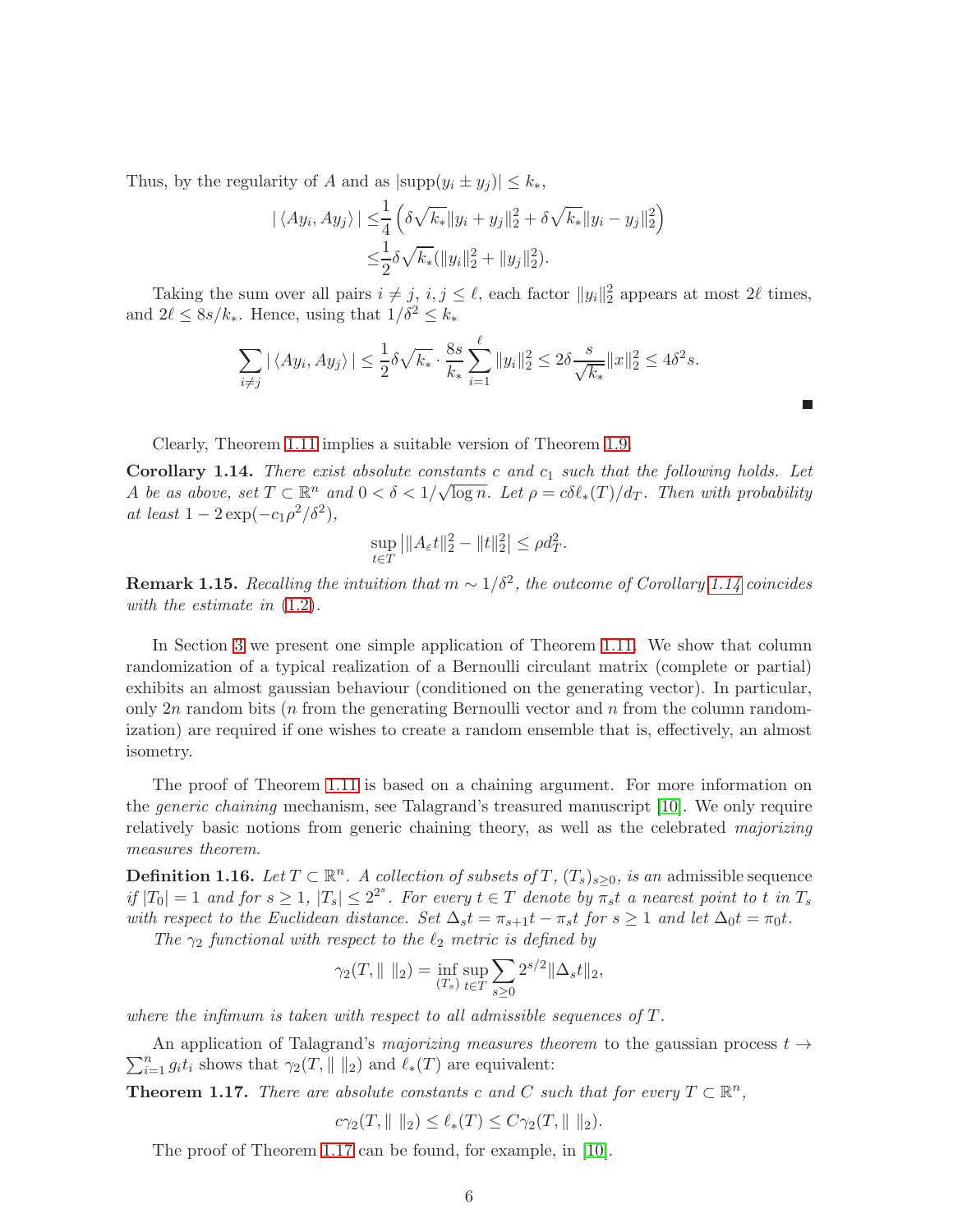# 2 Proof of Theorem [1.11](#page-3-3)

We begin the proof with a word about notation: throughout, absolute constants, that is, positive numbers that are independent of all the parameters involved in the problem, are denoted by  $c, c_1, C$ , etc. Their value may change from line to line.

As noted previously, the proof is based on a chaining argument. Let  $(T_s)_{s\geq 0}$  be an optimal admissible sequence of T. Set  $s_0$  to satisfy that  $2^{s_0}$  is the critical dimension of T, i.e.,

$$
2^{s_0} = \left(\frac{\ell_*(T)}{d_T}\right)^2
$$

(without loss of generality we may assume that equality holds). Let  $s_0 \leq s_1$  to be named in what follows and observe that

$$
||A_{\varepsilon}t||_2^2 = ||A_{\varepsilon}(t-\pi_{s_1}t) + A_{\varepsilon}\pi_{s_1}t||_2^2 = ||A_{\varepsilon}(t-\pi_{s_1}t)||_2^2 + 2\langle A_{\varepsilon}(t-\pi_{s_1}t), A_{\varepsilon}\pi_{s_1}t \rangle + ||A_{\varepsilon}\pi_{s_1}t||_2^2.
$$

Writing  $t - \pi_{s_1} t = \sum_{s \geq s_1} \Delta_s t$ , it follows that

$$
||A_{\varepsilon}(t - \pi_{s_1}t)||_2 \le \sum_{s \ge s_1} ||A_{\varepsilon}\Delta_s t||_2,
$$
\n(2.1)

and

$$
|\langle A_{\varepsilon}(t-\pi_{s_1}t), A_{\varepsilon}\pi_{s_1}t \rangle| \leq \|A_{\varepsilon}(t-\pi_{s_1}t)\|_2 \cdot \|A_{\varepsilon}\pi_{s_1}t\|_2;
$$

Therefore, setting

$$
\Psi^2 = \sup_{t \in T} ||A_{\varepsilon} \pi_{s_1} t||_2^2 - \|\pi_{s_1} t\|_2^2 \quad \text{and} \quad \Phi = \sum_{s \ge s_1} ||A_{\varepsilon} \Delta_s t||_2
$$

we have that for every  $t \in T$ ,

$$
||A_{\varepsilon}\pi_{s_1}t||_2 \le \sqrt{\Psi^2 + d_T^2}
$$

and

$$
|\langle A_{\varepsilon}(t-\pi_{s_1}t), A_{\varepsilon}\pi_{s_1}t \rangle| \leq \Phi \cdot \sqrt{\Psi^2 + d_T^2}.
$$
 (2.2)

Hence,

<span id="page-6-0"></span>
$$
\sup_{t \in T} \left| \|A_{\varepsilon}t\|_{2}^{2} - \|t\|_{2}^{2} \right| \leq \Psi^{2} + 2\Phi \cdot \sqrt{\Psi^{2} + d_{T}^{2}} + \Phi^{2} + \sup_{t \in T} \left| \|\pi_{s_{1}}t\|_{2}^{2} - \|t\|_{2}^{2} \right|.
$$
 (2.3)

To estimate the final term, note that for every  $t \in T$ ,

$$
\begin{aligned} \left| \|t\|_{2}^{2} - \|\pi_{s_{1}}t\|_{2}^{2} \right| &\leq \left\| t - \pi_{s_{1}}t\|_{2}^{2} + 2\left| \langle t - \pi_{s_{1}}t, \pi_{s_{1}}t \rangle \right| \leq \left\| t - \pi_{s_{1}}t\right\|_{2}^{2} + 2\|t - \pi_{s_{1}}t\|_{2} \cdot \|\pi_{s_{1}}t\|_{2} \\ &\leq \left( \sum_{s \geq s_{1}} \|\Delta_{s}t\|_{2} \right)^{2} + 2d_{T} \sum_{s \geq s_{1}} \|\Delta_{s}t\|_{2}. \end{aligned}
$$

By the definition of the  $\gamma_2$  functional and the majorizing measures theorem, for every integer s and every  $t \in T$ ,

$$
\|\Delta_s t\|_2 \le 2^{-s/2} \gamma_2(T, \|\ \|_2) \le c_1 2^{-s/2} \ell_*(T).
$$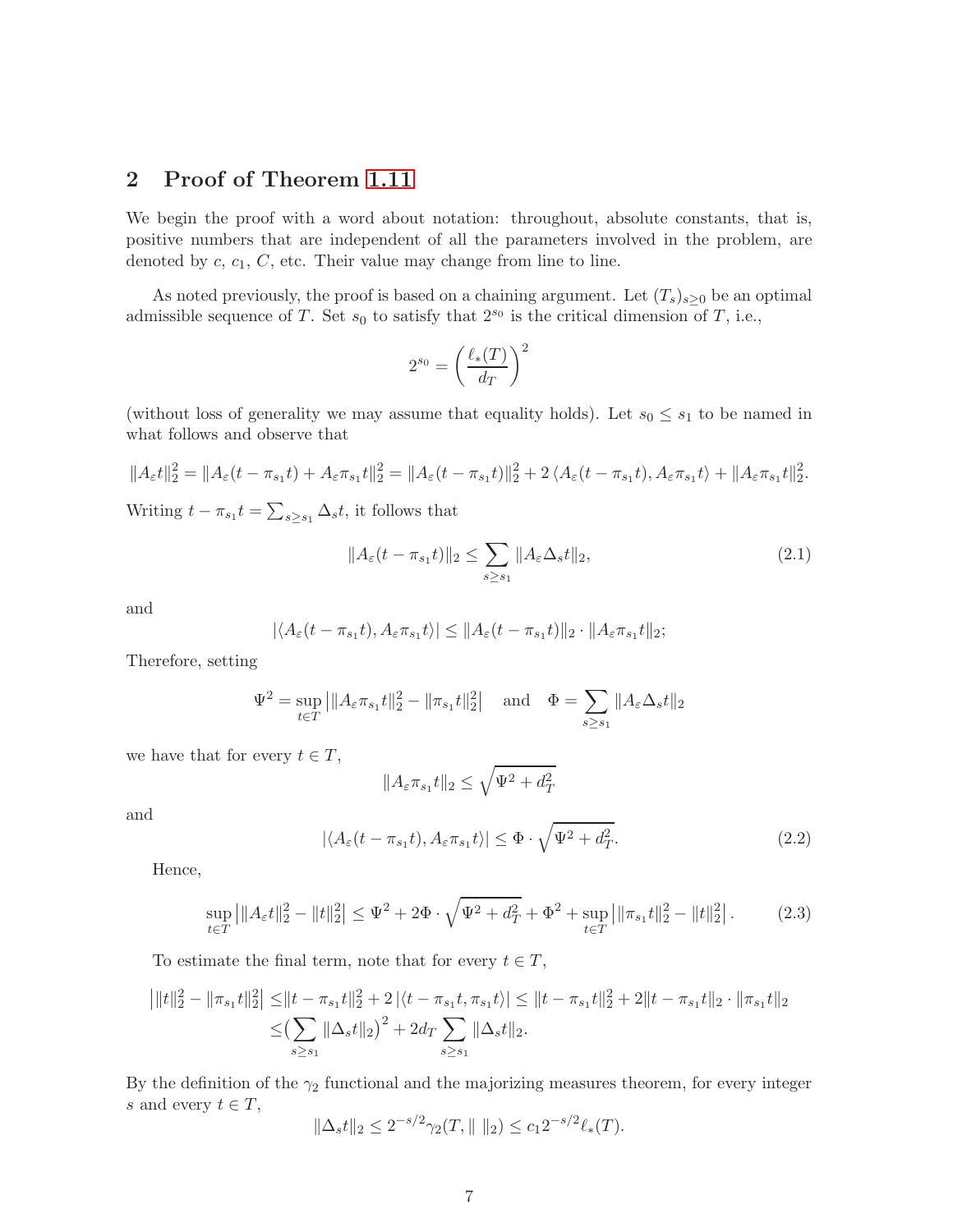Thus,

$$
\sum_{s\geq s_1} \|\Delta_s t\|_2 \leq c_1 \ell_*(T) \sum_{s\geq s_1} 2^{-s/2} \leq c_2 2^{-s_1/2} \ell_*(T),
$$

and

<span id="page-7-0"></span>
$$
\left| \|\pi_{s_1}t\|_2^2 - \|t\|_2^2 \right| \le c_3 \left( 2^{-s_1} \ell_*^2(T) + d_T 2^{-s_1/2} \ell_*(T) \right). \tag{2.4}
$$

Equation  $(2.4)$  and the wanted estimate in Theorem [1.11](#page-3-3) hint on the identity of  $2^{s_1}$ : it should be larger than  $1/\delta^2$ . Recalling that  $s_0 \leq s_1$  and that  $2^{s_0} = (\ell_*(T)/d_T)^2$ , set

$$
2^{s_1} = \max\left\{\frac{1}{\delta^2}, \left(\frac{\ell_*(T)}{d_T}\right)^2, \log\left(e(1+n\delta^2)\right)\right\}.
$$

The reason behind the choice of the third term will become clear in what follows.

With that choice of  $s_1$ ,

$$
\sup_{t \in T} \left| \|\pi_{s_1}t\|_2^2 - \|t\|_2^2 \right| \le c_3 \left( \delta^2 \ell_*^2(T) + d_T \delta \ell_*(T) \right),\tag{2.5}
$$

and the nontrivial part of the proof is to control  $\Phi$  and  $\Psi$  with high probability that would lead to the wanted estimate on [\(2.3\)](#page-6-0).

#### 2.1 A decoupling argument

For every  $t \in \mathbb{R}^n$ ,

<span id="page-7-1"></span>
$$
||A_{\varepsilon}t||_2^2 = \sum_{i,j} \langle Ae_i, Ae_j \rangle \varepsilon_i \varepsilon_j t_i t_j = \sum_{i=1}^n ||Ae_i||_2^2 t_i^2 + \sum_{i \neq j} \langle Ae_i, Ae_j \rangle \varepsilon_i \varepsilon_j t_i t_j.
$$
 (2.6)

By the assumption that A is  $(\delta, 1)$ -regular,

$$
\max_{1 \le i \le n} \left| \| A e_i \|_2^2 - 1 \right| \le \delta,
$$

and noting that  $d_T \leq c \ell_*(T)$ ,

$$
\left|\sum_{i=1}^n \|Ae_i\|_2^2 t_i^2 - \|t\|_2^2\right| = \left|\sum_{i=1}^n \left(\|Ae_i\|_2^2 - 1\right) t_i^2\right| \le \delta \|t\|_2^2 \le \delta d_T^2 \le c d_T \delta \ell_*(T).
$$

Next, we turn to the "off-diagonal" term in [\(2.6\)](#page-7-1). For  $t \in \mathbb{R}^n$  let

$$
Z_t = \sum_{i \neq j} \varepsilon_i \varepsilon_j t_i t_j \langle Ae_i, Ae_j \rangle
$$

and let us obtain high probability estimates on  $\sup_{u\in U} |Z_u|$  for various sets U.

The first step in that direction is decoupling: let  $\eta_1, ..., \eta_n$  be independent  $\{0, 1\}$ -valued random variables with mean 1/2. Set  $I = \{i : \eta_i = 1\}$  and observe that for every  $(\varepsilon_i)_{i=1}^n$ ,

<span id="page-7-2"></span>
$$
\sup_{u \in U} |Z_u| \le 4 \sup_{u \in U} \mathbb{E}_{\eta} \left| \left\langle A \left( \sum_{i \in I} \varepsilon_i u_i e_i \right), A \left( \sum_{j \in I^c} \varepsilon_j u_j e_j \right) \right\rangle \right|.
$$
 (2.7)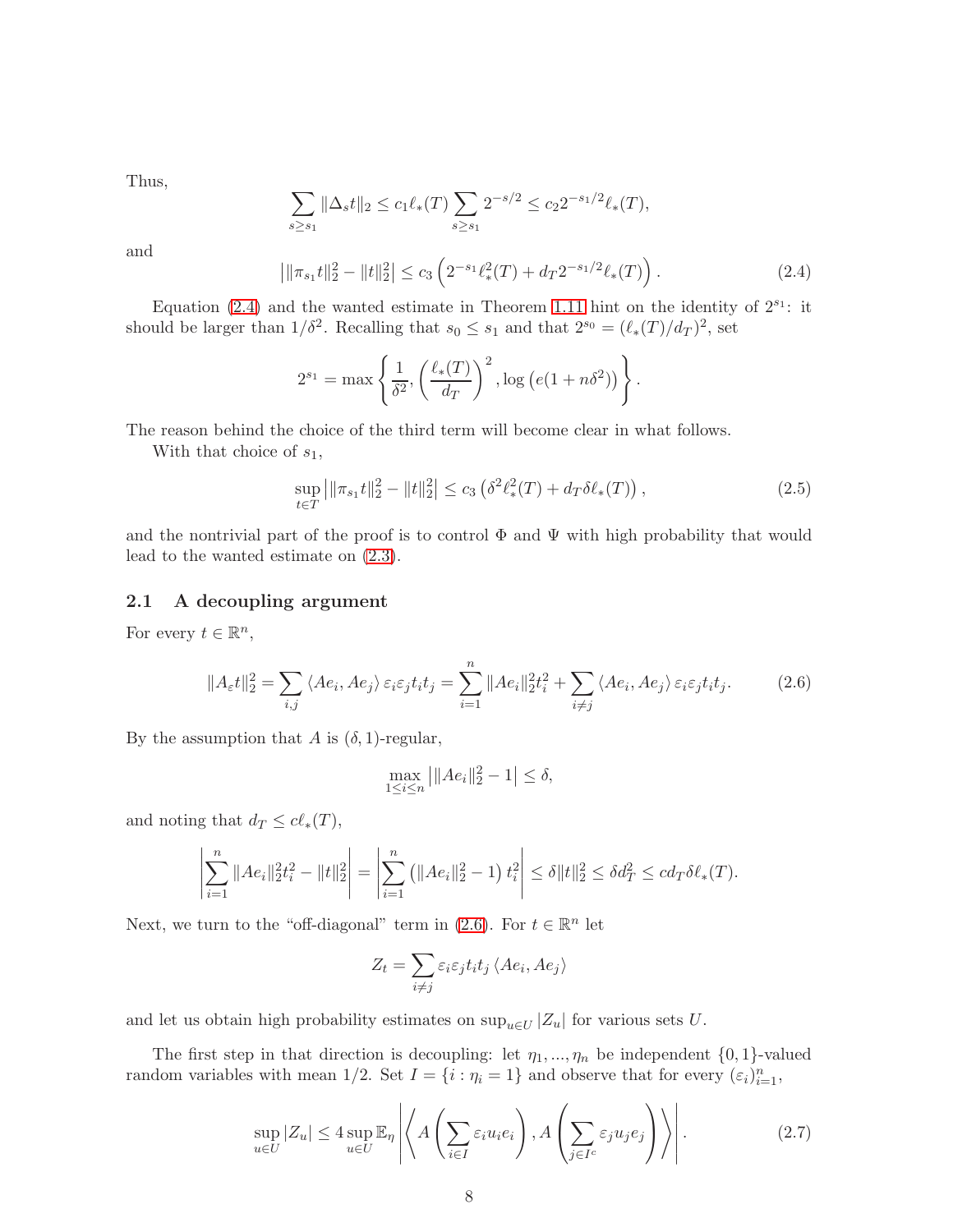Indeed, for every  $(\varepsilon_i)_{i=1}^n$ ,

$$
\sup_{u \in U} \left| \sum_{i \neq j} \left\langle Ae_i, Ae_j \right\rangle \varepsilon_i \varepsilon_j u_i u_j \right| = 4 \sup_{u \in U} \left| \sum_{i \neq j} \left\langle Ae_i, Ae_j \right\rangle \mathbb{E}_{\eta} (1 - \eta_i) \eta_j \cdot \varepsilon_i \varepsilon_j u_i u_i \right|
$$
  

$$
\leq 4 \sup_{u \in U} \mathbb{E}_{\eta} \left| \sum_{i \in I, j \in I^c} \left\langle Ae_i, Ae_j \right\rangle \varepsilon_i \varepsilon_j u_i u_j \right|;
$$

and for every  $u \in \mathbb{R}^n$ ,

$$
\sum_{i \in I, j \in I^c} \langle Ae_i, Ae_j \rangle \varepsilon_i \varepsilon_j u_i u_j = \left\langle A \Big( \sum_{j \in I^c} \varepsilon_j u_j e_j \Big), A \Big( \sum_{i \in I} \varepsilon_i u_i e_i \Big) \right\rangle.
$$

Equation [\(2.7\)](#page-7-2) naturally leads to the following definition:

Definition 2.1. *For*  $v \in \mathbb{R}^n$  and  $I \subset \{1, ..., n\}$ *, set* 

<span id="page-8-2"></span><span id="page-8-1"></span>
$$
W_{v,I} = A^* A \left( \sum_{i \in I} \varepsilon_i v_i e_i \right).
$$
 (2.8)

Recall that  $\pi_{s+1}t$  is the nearest point to t in  $T_{s+1}$  and  $\Delta_s t = \pi_{s+1}t - \pi_st$ .

<span id="page-8-0"></span>**Lemma 2.2.** For every t and every  $(\varepsilon_i)_{i=1}^n$ ,

$$
|Z_{\pi_{s_1}t}| \leq 4 \sum_{s=s_0}^{s_1-1} \left( \mathbb{E}_{\eta} \left| \sum_{j \in I^c} \varepsilon_j (\Delta_s t)_j (W_{\pi_{s+1}t,I})_j \right| + \mathbb{E}_{\eta} \left| \sum_{i \in I} \varepsilon_i (\Delta_s t)_i (W_{\pi_s t,I^c})_i \right| \right) + 4 \mathbb{E}_{\eta} \left| \sum_{j \in I^c} \varepsilon_j (\pi_{s_0}t)_j (W_{\pi_{s_0}t,I})_j \right|.
$$
\n(2.9)

**Proof.** Fix an integer s. With the decoupling argument in mind, fix  $I \subset \{1, ..., n\}$  and observe that

$$
\left\langle A\left(\sum_{i\in I} \varepsilon_i(\pi_{s+1}t)_{iei}\right), A\left(\sum_{j\in I^c} \varepsilon_j(\pi_{s+1}t)_{jej}\right) \right\rangle
$$
\n
$$
= \left\langle A\left(\sum_{i\in I} \varepsilon_i(\pi_{s+1}t)_{iei}\right), A\left(\sum_{j\in I^c} \varepsilon_j(\Delta_s t)_{jej}\right) \right\rangle + \left\langle A\left(\sum_{i\in I} \varepsilon_i(\pi_{s+1}t)_{iei}\right), A\left(\sum_{j\in I^c} \varepsilon_j(\pi_s t)_{jej}\right) \right\rangle
$$
\n
$$
= \left\langle A\left(\sum_{i\in I} \varepsilon_i(\pi_{s+1}t)_{iei}\right), A\left(\sum_{j\in I^c} \varepsilon_j(\Delta_s t)_{jej}\right) \right\rangle + \left\langle A\left(\sum_{i\in I} \varepsilon_i(\Delta_s t)_{iei}\right), A\left(\sum_{j\in I^c} \varepsilon_j(\pi_s t)_{jej}\right) \right\rangle
$$
\n
$$
+ \left\langle A\left(\sum_{i\in I} \varepsilon_i(\pi_s t)_{iei}\right), A\left(\sum_{j\in I^c} \varepsilon_j(\pi_s t)_{jej}\right) \right\rangle.
$$

Moreover,

$$
\left\langle A\left(\sum_{i\in I} \varepsilon_i(\pi_{s+1}t)_i e_i\right), A\left(\sum_{j\in I^c} \varepsilon_j(\Delta_s t)_j e_j\right) \right\rangle = \left\langle A^* A\left(\sum_{i\in I} \varepsilon_i(\pi_{s+1}t)_i e_i\right), \left(\sum_{j\in I^c} \varepsilon_j(\Delta_s t)_j e_j\right) \right\rangle
$$

$$
= \sum_{j\in I^c} \varepsilon_j(\Delta_s t)_j (W_{\pi_{s+1}t, I})_j.
$$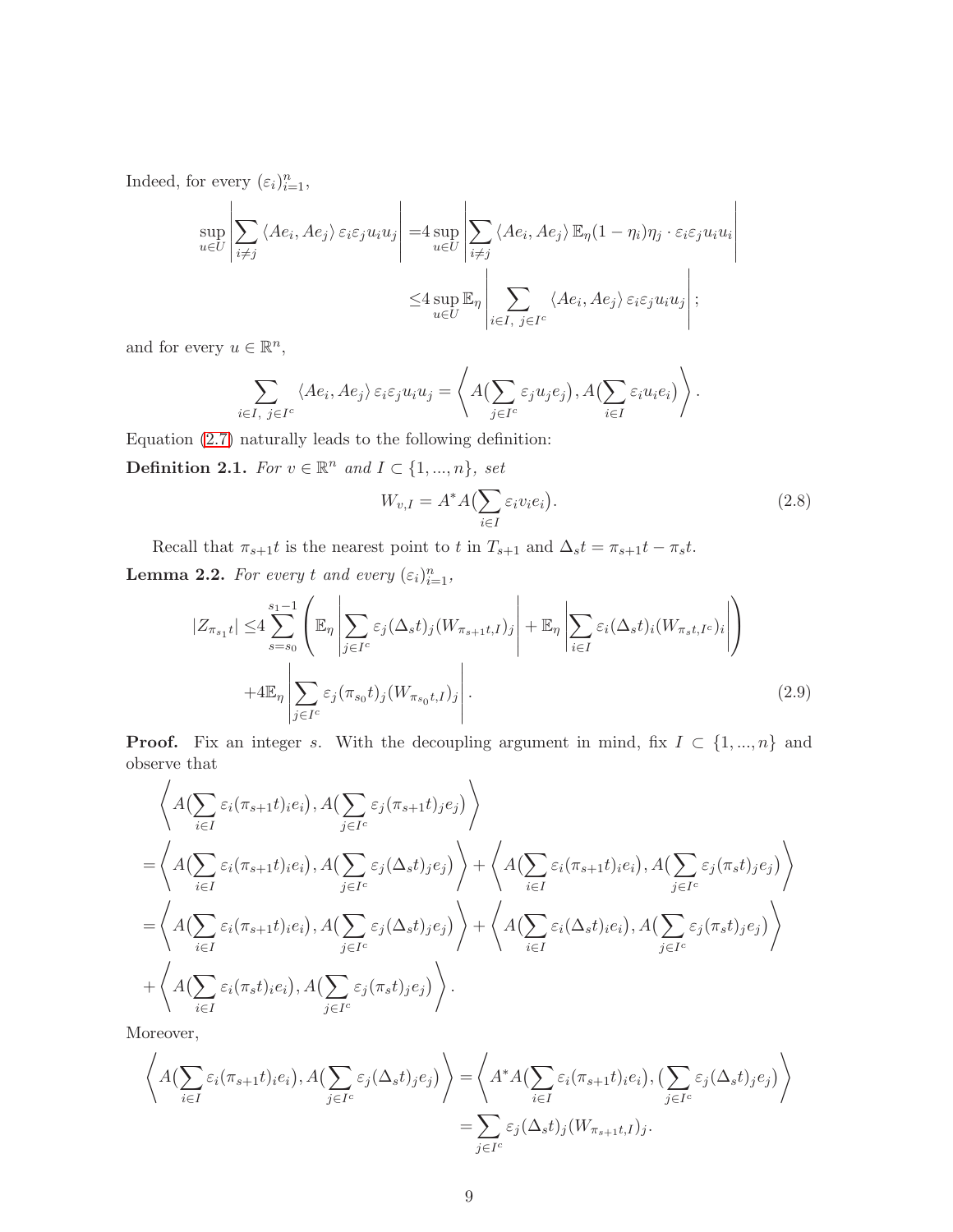and

$$
\left\langle A\left(\sum_{i\in I}\varepsilon_i(\Delta_s t)_i e_i\right), A\left(\sum_{j\in I^c}\varepsilon_j(\pi_s t)_j e_j\right)\right\rangle = \sum_{i\in I}\varepsilon_i(\Delta_s t)_i (W_{\pi_s t, I^c})_i.
$$

Combining these observations, for every  $t \in T$  and  $(\varepsilon_i)_{i=1}^n$ ,

$$
\frac{1}{4}Z_{\pi_{s_1}t} = \mathbb{E}_{\eta} \left\langle A\left(\sum_{i \in I} \varepsilon_i(\pi_{s_1}t)_i e_i\right), A\left(\sum_{j \in I^c} \varepsilon_j(\pi_{s_1}t)_j e_j\right) \right\rangle
$$
\n
$$
= \mathbb{E}_{\eta} \sum_{s=s_0}^{s_1-1} \sum_{i \in I} \varepsilon_i(\Delta_s t)_i (W_{\pi_s t, I^c})_i
$$
\n
$$
+ \mathbb{E}_{\eta} \sum_{s=s_0}^{s_1-1} \sum_{j \in I^c} \varepsilon_j(\Delta_s t)_j (W_{\pi_{s+1}t, I})_j
$$
\n
$$
+ \mathbb{E}_{\eta} \sum_{j \in I^c} \varepsilon_j(\pi_{s_0}t)_j (W_{\pi_{s_0}t, I})_j,
$$

from which the claim follows immediately.

As part of the decoupling argument and to deal with the introduction of the random variables  $(\eta_i)_{i=1}^n$  in [\(2.7\)](#page-7-2), we will use the following elementary fact:

<span id="page-9-1"></span>**Lemma 2.3.** Let f be a function of  $(\varepsilon_i)_{i=1}^n$  and  $(\eta_i)_{i=1}^n$ . If  $\mathbb{E}_{\eta} \mathbb{E}_{\varepsilon} |f|^q \leq \kappa^q$  then with  $(\varepsilon_i)_{i=1}^n$ . *probability at least*  $1 - \exp(-q)$ *,* 

<span id="page-9-0"></span>
$$
\mathbb{E}_{\eta}(|f| \, |(\varepsilon_i)_{i=1}^n) \le e\kappa. \tag{2.10}
$$

**Proof.** For a nonnegative function h we have that point-wise,  $\mathbb{1}_{\{h\geq t\}} \leq h^q/t^q$ . Let  $h =$  $\mathbb{E}_{\eta}(|f| \, |(\varepsilon_i)_{i=1}^n)$  and note that

$$
Pr_{\varepsilon}(\mathbb{E}_{\eta}(|f| \, |(\varepsilon_i)_{i=1}^n) \geq u\kappa) = \mathbb{E}_{\varepsilon} \mathbb{1}_{\{h \geq u\kappa\}} \leq (u\kappa)^{-q}(\mathbb{E}_{\varepsilon}h^q).
$$

By Jensen's inequality followed by Fubini's Theorem,

$$
\mathbb{E}_{\varepsilon}h^{q} = \mathbb{E}_{\varepsilon}(\mathbb{E}_{\eta}(|f| \, |(\varepsilon_{i})_{i=1}^{n})^{q} \leq \mathbb{E}_{\varepsilon}\mathbb{E}_{\eta}|f|^{q} \leq \kappa^{q},
$$

and setting  $u = e$  proves  $(2.10)$ .

We shall use Lemma [2.3](#page-9-1) in situations where we actually have more information—namely that for *a*ny  $(\eta_i)_{i=1}^n$ ,  $\mathbb{E}_{\varepsilon}(|f|^q |(\eta_i)_{i=1}^n) \leq \kappa^q$  for a well chosen  $\kappa$ . As a result,

 $\mathbb{E}_{\eta}\big(|f|\big|(\varepsilon_i)_{i=1}^n\big) \leq e\kappa$  with probability at least  $1 - \exp(-q)$ .

Taking into account Lemma [2.2](#page-8-0) and Lemma [2.3,](#page-9-1) it follows that if one wishes to estimate  $\sup_{t\in T} |Z_{\pi_{s_1}t}|$  using a chaining argument, it suffices to obtain, for every  $I \subset \{1,...,n\}$ , bounds on moments of random variables of the form

<span id="page-9-2"></span>
$$
\sum_{j\in I^c} \varepsilon_j(\Delta_s t)_j(W_{\pi_{s+1}t,I})_j, \quad \sum_{i\in I} \varepsilon_i(\Delta_s t)_i(W_{\pi_s t,I^c})_i, \quad \text{and} \quad \sum_{j\in I^c} \varepsilon_j(\pi_{s_0}t)_j(W_{\pi_{s_0}t,I})_j, \quad (2.11)
$$

as that results in high probability estimates on each of the terms in [\(2.9\)](#page-8-1). And as there are at most  $2^{2^{s+3}}$  random variables involved in this chaining argument at the s-stage, the required moment in [\(2.11\)](#page-9-2) is  $q \sim 2^s$  for the first two terms and  $q \sim 2^{s_0}$  for the third one.

П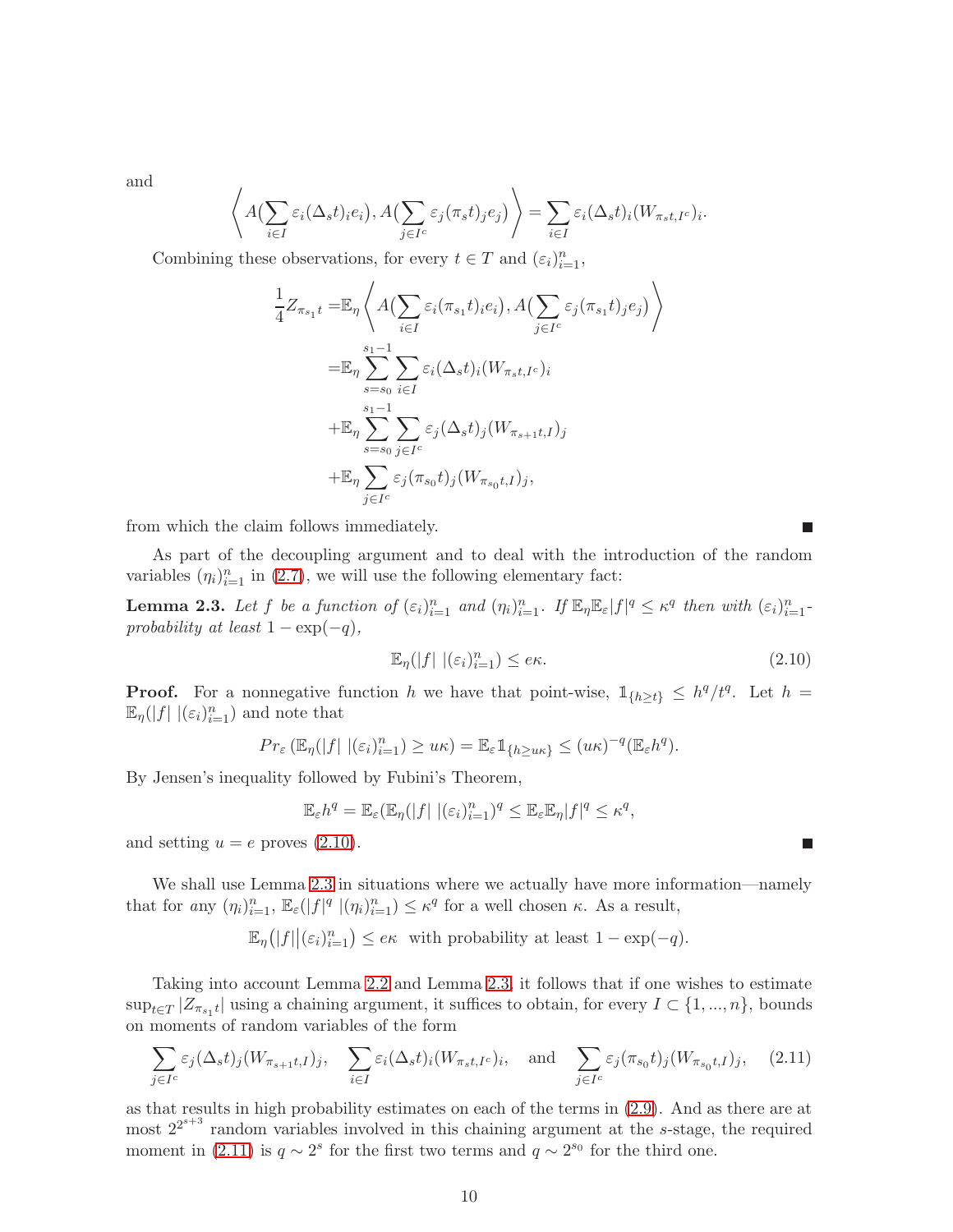#### 2.2 Preliminary estimates

For  $J \subset \{1, ..., n\}$  let  $P_J x = \sum_{j \in J} x_j e_j$  be the projection of x onto  $\text{span}(e_j)_{j \in J}$ . The key lemma in the proof of Theorem [1.11](#page-3-3) is:

<span id="page-10-0"></span>Lemma 2.4. *There exists an absolute constant* c *such that the following holds. Let* I ⊂  $\{1, ..., n\}$  and  $W_{v,I}$  be as in [\(2.8\)](#page-8-2)*. Set*  $J \subset I^c$  such that  $|J| \leq k_*$ *. Then for*  $q \geq |J|$ *,* 

$$
(\mathbb{E} || P_J W_{v,I} ||_2^q)^{1/q} \le c\sqrt{q}\delta ||v||_2.
$$

**Proof.** Let  $S^J$  be the Euclidean unit sphere in the subspace span $(e_j)_{j\in J}$  and let U be a maximal 1/10-separated subset of  $S<sup>J</sup>$ . By a volumetric estimate (see, e.g. [\[1\]](#page-18-3)), there is an absolute constant  $c_0$  such that  $|U| \leq \exp(c_0|J|)$ . Moreover, a standard approximation argument shows that for every  $y \in \mathbb{R}^n$ ,

$$
||P_Jy||_2 = \sup_{x \in S^J} \langle y, x \rangle \le c_1 \max_{x \in U} \langle y, x \rangle,
$$

where  $c_1$  is a suitable absolute constant. Therefore,

$$
\sup_{x \in S^J} \langle W_{v,I}, x \rangle \le c_1 \max_{x \in U} \langle W_{v,I}, x \rangle,
$$

and it suffices to control, with high probability,

$$
\max_{x \in U} \left\langle \sum_{i \in I} \varepsilon_i v_i e_i, A^* A x \right\rangle = \max_{x \in U} \sum_{i \in I} \varepsilon_i v_i (A^* A x)_i.
$$

Fix  $x \in U$ , recall that A is  $(\delta, k)$ -regular for  $1 \leq k \leq k_*$  and we first explore the case  $1 \le q \le k_*/2$ .

Denote by  $I' \subset I$  the set of indices corresponding to the q largest values of  $|(A^*Ax)_i|, i \in I$ . If  $|I| \leq q$  then set  $I' = I$ .

It is straightforward to verify (e.g., using Höffding's inequality) that there is an absolute constant  $c_2$  such that

$$
\left\| \sum_{i \in I} \varepsilon_i v_i (A^* A x)_i \right\|_{L_q} \leq \sum_{i \in I'} |v_i (A^* A x)_i| + c_2 \sqrt{q} \left( \sum_{i \in I \setminus I'} v_i^2 (A^* A x)_i^2 \right)^{1/2} \n\leq ||v||_2 ||P_{I'} (A^* A x)||_2 + c_2 \sqrt{q} \cdot \frac{||P_{I'} (A^* A x)||_2}{\sqrt{q}} ||v||_2 \n\leq c_3 ||v||_2 ||P_{I'} (A^* A x)||_2,
$$

where we used that fact that for  $i \in I \backslash I'$ ,

 $\ddot{\phantom{a}}$ 

$$
|(A^*Ax)_i| \le \frac{\|P_{I'}(A^*Ax)\|_2}{\sqrt{q}}.
$$

Therefore,

$$
\left\|\sum_{i\in I}\varepsilon_{i}v_{i}\left(A^{*}Ax\right)_{i}\right\|_{L_{q}}\leq c_{3}\|v\|_{2}\max_{I'\subset I,\ |I'|=q}\sup_{z\in S^{I'}}\left\langle A^{*}Ax,z\right\rangle.
$$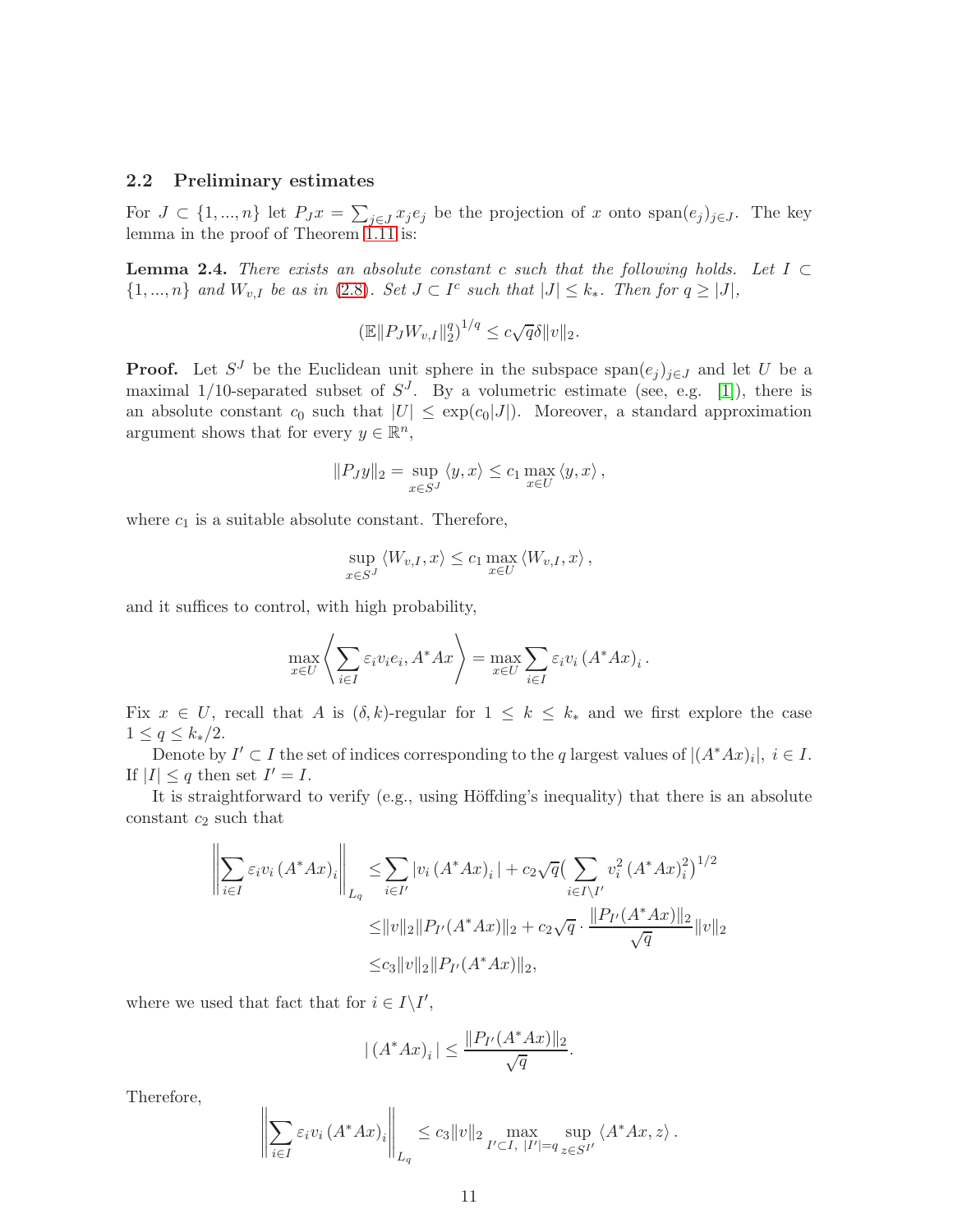Note that x is supported in  $J \subset I^c$ , while each 'legal' z is supported in a subset of I; in particular,  $x$  and  $z$  are orthogonal, implying that for every such  $z$ ,

 $||x + z||_2 = ||x - z||_2 \le 2$  and  $|\text{supp}(x + z)|, |\text{supp}(x - z)| \le 2q$ .

Thus, by the  $(\delta, 2q)$ -regularity of A (as  $2q \leq k_*$ ),

$$
|\langle A^*Ax, z \rangle| = |\langle Az, Ax \rangle| = \frac{1}{4} |||A(x+z)||_2^2 - ||A(x-z)||_2^2|
$$
  
=  $\frac{1}{4} | (||A(x+z)||_2^2 - ||x+z||_2^2) - (||A(x-z)||_2^2 - ||x-z||_2^2) |$   
 $\leq \frac{\delta}{4} \sqrt{2q} \cdot \max{||x+z||_2^2, ||x-z||_2^2} \leq \delta \sqrt{q},$ 

and it follows that

$$
\left\| \sum_{i \in I} \varepsilon_i v_i \left( A^* A x \right)_i \right\|_{L_q} \le c_4 \| v \|_2 \delta \sqrt{q}.
$$

Turning to the case  $q \geq k_*/2$ , let I' be the set of indices corresponding to the  $k_*/2$  largest coordinates of  $(|(A^*Ax)_i|)_{i\in I}$ . Therefore,

$$
\left\| \sum_{i \in I} \varepsilon_i v_i (A^* A x)_i \right\|_{L_q} \leq \sum_{i \in I'} v_i (A^* A x)_i + c_2 \sqrt{q} \left( \sum_{i \in I \setminus I'} v_i^2 (A^* A x)_i^2 \right)^{1/2} \leq \|v\|_2 \cdot \|P_{I'} A^* A x\|_2 \left( 1 + c_5 \sqrt{\frac{q}{k_*}} \right), \tag{2.12}
$$

using that for  $i \in I \backslash I'$ ,

$$
|(A^*Ax)_i| \le \frac{\|P_{I'}A^*Ax\|_2}{\sqrt{k_*/2}}.
$$

Recall that  $|\text{supp}(x)| = |J| \le k_*$  and that  $|I'| = k_*/2$ . The same argument used previously shows that

$$
||P_{I'}A^*Ax||_2 \le c_6\delta\sqrt{k_*};
$$

hence,

$$
\left\| \sum_{i \in I} \varepsilon_i v_i \left( A^* A x \right)_i \right\|_{L_q} \le c_7 \| v \|_2 \delta \sqrt{q},
$$

and the estimate holds for each  $q \geq |J|$  for that fixed x.

Setting  $u \geq 1$ , it follows from Chebychev's inequality that with probability at least  $1 2 \exp(-c_8 u^2 q),$ 

$$
\left| \sum_{i \in I} \varepsilon_i v_i \left( A^* A x \right)_i \right| \le c_9 u \| v \|_2 \delta \sqrt{q},
$$

and by the union bound, recalling that  $q \geq |J|$ , the same estimate holds uniformly for every  $x \in U$ , provided that  $u \ge c_{10}$ . Thus, with probability at least  $1 - 2\exp(-cu^2q)$ ,

$$
||P_J W_{v,I}||_2 \le c' \max_{x \in U} \left| \sum_{i \in I} \varepsilon_i v_i (A^* A x)_i \right| \le C u ||v||_2 \delta \sqrt{q},
$$

П

and the wanted estimate follows from tail integration.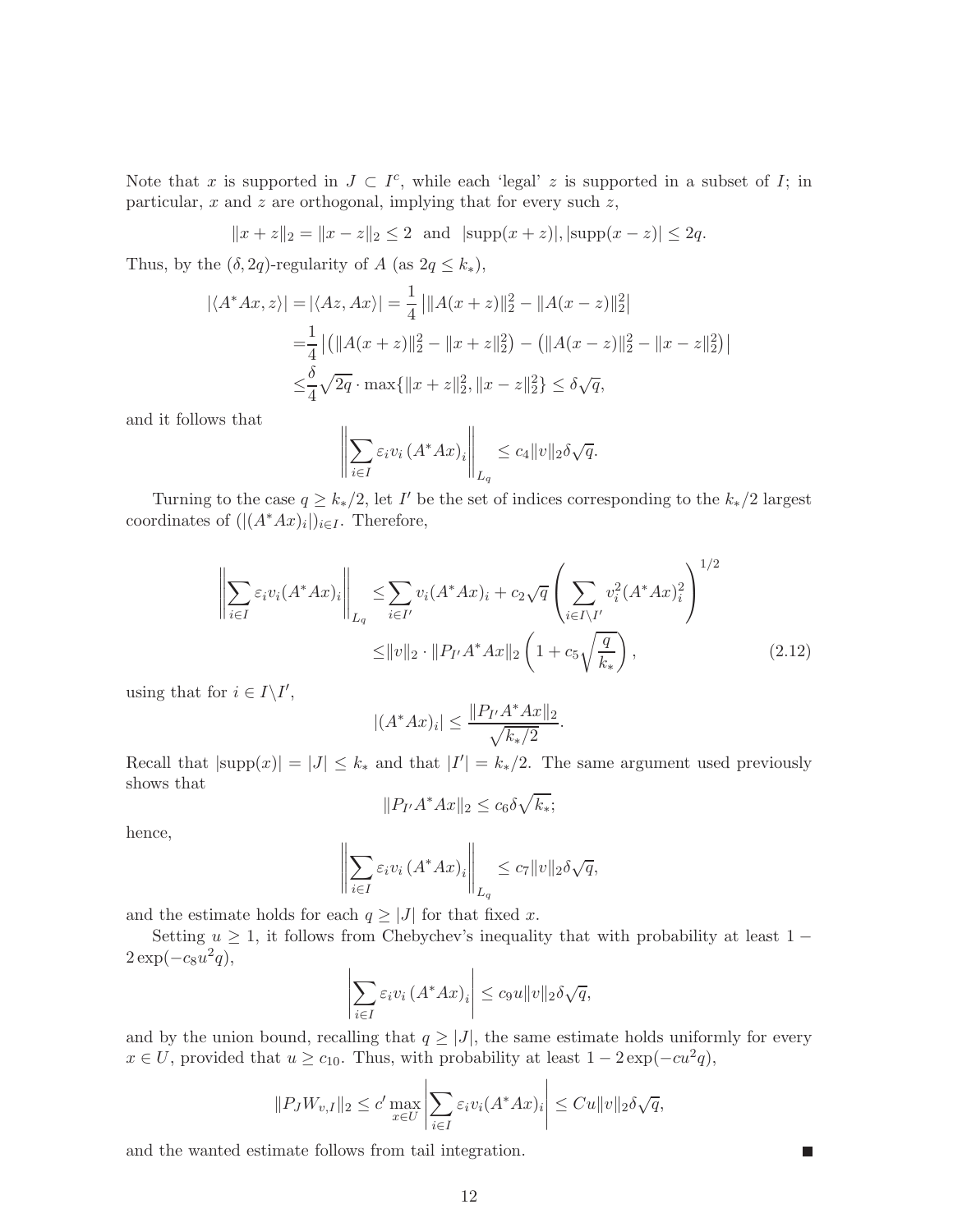The next observation deals with more refined estimates on random variables of the form

$$
X_{a,b} = \sum_{i \in I^c} \varepsilon_i a_i b_i.
$$

Once again, we use the fact that for any  $J\subset I^c$ 

<span id="page-12-0"></span>
$$
||X_{a,b}||_{L_q} \le \sum_{j \in J} |a_i b_i| + c\sqrt{q} \left(\sum_{j \in I^c \setminus J} a_i^2 b_i^2\right)^{1/2}.
$$
 (2.13)

As one might have guessed, the choice of b will be vectors of the form  $W_{\pi_s t, I}$ . These are random vectors that are independent of the Bernoulli random variables involved in the definition of  $X$ . At the same time,  $\alpha$  will be deterministic.

Without loss of generality assume that  $a_i, b_i \geq 0$  for every i. Let  $J_1$  be the set of indices corresponding to the  $k_1$  largest coordinates of  $(a_i)_{i\in I^c}$ ,  $J_2$  is the set corresponding to the following  $k_2$  largest coordinates, and so on. The choice of  $k_1, k_2, \ldots$ , will be specified in what follows.

Note that for any  $\ell > 1$ ,

$$
||P_{J_{\ell}}a||_{\infty} \le \frac{||P_{J_{\ell-1}}a||_2}{\sqrt{|J_{\ell-1}|}} = \frac{||P_{J_{\ell-1}}a||_2}{\sqrt{k_{\ell-1}}}.
$$

Set  $J = J_1$ , and by  $(2.13)$ ,

$$
||X_{a,b}||_{L_q} \leq \sum_{j \in J_1} |a_i b_i| + c\sqrt{q} \left(\sum_{\ell \geq 1} \sum_{j \in J_{\ell+1}} a_i^2 b_i^2\right)^{1/2}
$$
  
\n
$$
\leq ||P_{J_1}a||_2 ||P_{J_1}b||_2 + c\sqrt{q} \left(\sum_{\ell \geq 1} ||P_{J_{\ell+1}}a||_{\infty}^2 ||P_{J_{\ell+1}}b||_2^2\right)^{1/2}
$$
  
\n
$$
\leq ||P_{J_1}a||_2 ||P_{J_1}b||_2 + c\sqrt{q} \left(\sum_{\ell \geq 1} \frac{||P_{J_\ell}a||_2^2}{|J_\ell|} ||P_{J_{\ell+1}}b||_2^2\right)^{1/2}
$$
  
\n
$$
\leq ||P_{J_1}a||_2 ||P_{J_1}b||_2 + c\sqrt{q} \max_{\ell \geq 2} \frac{||P_{J_\ell}b||_2}{\sqrt{k_{\ell-1}}} \cdot \left(\sum_{\ell \geq 2} ||P_{J_\ell}a||_2^2\right)^{1/2}
$$
  
\n
$$
\leq ||a||_2 \left(||P_{J_1}b||_2 + c\sqrt{q} \max_{\ell \geq 2} \frac{||P_{J_\ell}b||_2}{\sqrt{k_{\ell-1}}}\right).
$$
 (2.14)

And, in the case where  $|J_{\ell}| = k$  for every  $\ell$ , it follows that

<span id="page-12-1"></span>
$$
||X_{a,b}||_{L_q} \le ||a||_2 \Big( ||P_{J_1}b||_2 + c\sqrt{\frac{q}{k}} \max_{\ell \ge 2} ||P_{J_\ell}b||_2 \Big). \tag{2.15}
$$

### 2.3 Estimating  $\Phi$

Recall that

<span id="page-12-2"></span>
$$
\Phi = \sup_{t \in T} \sum_{s \ge s_1} \|A_{\varepsilon} \Delta_s t\|_2
$$

and that for every  $t \in \mathbb{R}^n$ ,

$$
Z_t = \sum_{i \neq j} \varepsilon_i \varepsilon_j t_i t_j \langle A e_i, A e_j \rangle.
$$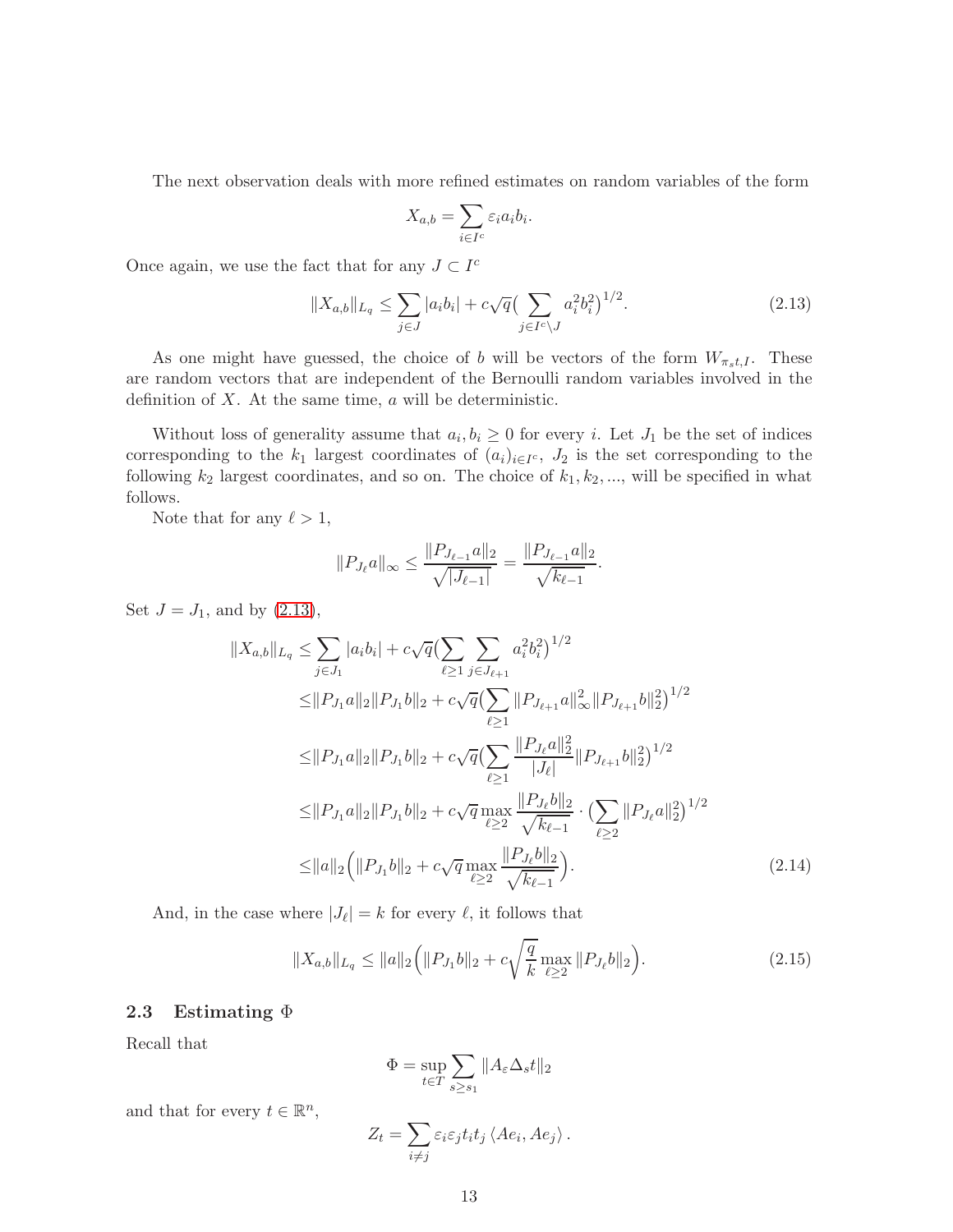Theorem 2.5. *There are absolute constants* c *and* C *such that for* u > 1*, with probability at*  $least\ 1-2\exp(-cu^22^{s_1}),$ 

$$
\Phi^2 \leq Cu^2 \delta^2 \ell_*^2(T).
$$

**Proof.** Let  $s \geq s_1$ , and as noted previously, for every  $t \in T$ ,

$$
||A_{\varepsilon}\Delta_{s}t||_{2}^{2} = \sum_{i=1}^{n} ||Ae_{i}||_{2}^{2}(\Delta_{s}t)_{i}^{2} + \sum_{i\neq j} \langle Ae_{i}, Ae_{j}\rangle \varepsilon_{i}\varepsilon_{j}(\Delta_{s}t)_{i}(\Delta_{s}t)_{j}
$$
  

$$
\leq (1+\delta)||\Delta_{s}t||_{2}^{2} + \left|\sum_{i\neq j} \langle Ae_{i}, Ae_{j}\rangle \varepsilon_{i}\varepsilon_{j}(\Delta_{s}t)_{i}(\Delta_{s}t)_{j}\right|
$$
  

$$
\leq 2||\Delta_{s}t||_{2}^{2} + |Z_{\Delta_{s}t}|.
$$

Following the decoupling argument, one may fix  $I \subset \{1, ..., n\}$ . The core of the argument is to obtain satisfactory estimates on moments of the random variables

$$
V_{\Delta_s t, I} = \sum_{j \in I^c} \varepsilon_j (\Delta_s t)_j (W_{\Delta_s t, I})_j
$$

for that (arbitrary) fixed choice of I. And, since  $|T_s| = 2^{2^s}$ , for a uniform estimate that holds for every random variable of the form  $V_{\Delta_s t, I}$ ,  $t \in T$ , it is enough to control the q-th moment of each  $V_{\Delta_s t, I}$  for  $q \sim 2^s$ .

With that in mind, denote by  $\mathbb{E}_{I^c}$  the expectation taken with respect to  $(\varepsilon_i)_{i \in I^c}$ , and set  $\mathbb{E}_I$  the expectation taken with respect to  $(\varepsilon_i)_{i\in I}$ .

Let us apply [\(2.15\)](#page-12-1), with the choice

$$
k = 1/\delta^2 \le k_*, \quad a = \Delta_s t \quad \text{and} \quad b = W_{\Delta_s t, I}.
$$

Thus, for every  $(\varepsilon_i)_{i\in I}$ ,

$$
\left(\mathbb{E}_{I^c}|V_{\Delta_s t, I}|^q\right)^{1/q} \leq \|\Delta_s t\|_2 \left( \|P_{J_1} W_{\Delta_s t, I}\|_2 + c_0 \delta \sqrt{q} \cdot \max_{\ell \geq 2} \|P_{J_\ell} W_{\Delta_s t, I}\|_2 \right).
$$

The sets  $J_{\ell}$  are all of cardinality  $1/\delta^2$  and so there are at most max $\{\delta^2 n, 1\}$  of them. By Lemma [2.4,](#page-10-0) for each one of the sets  $J_{\ell} \subset I^c$  and  $q \ge |J_{\ell}| = 1/\delta^2$ ,

<span id="page-13-0"></span>
$$
(\mathbb{E}_{I} \| P_{J_{\ell}} W_{\Delta_{s} t, I} \|_{2}^{q})^{1/q} \leq c_{1} \delta \sqrt{q} \|\Delta_{s} t\|_{2},
$$

implying that

$$
\left(\mathbb{E}_{I} \max_{\ell} \|P_{J_{\ell}} W_{\Delta_{s} t, I}\|_{2}^{q}\right)^{1/q} \leq \left(\sum_{\ell} \mathbb{E}_{I} \|P_{J_{\ell}} W_{\Delta_{s} t, I}\|_{2}^{q}\right)^{1/q} \leq \frac{\epsilon^{1/q} \cdot c_{1} \delta \sqrt{q} \|\Delta_{s} t\|_{2} \leq c_{2} \delta \sqrt{q} \|\Delta_{s} t\|_{2}}{\epsilon^{1/q} \cdot c_{1} \delta \sqrt{q} \|\Delta_{s} t\|_{2} \leq c_{2} \delta \sqrt{q} \|\Delta_{s} t\|_{2}} \tag{2.16}
$$

as long as  $\max\{\delta^2 n, 1\} \leq \exp(q)$ . In particular, since  $2^{s_1} \geq \log(e(1+n\delta^2))$ , it suffices that  $q \geq 2^{s_1}$  to ensure that  $(2.16)$  holds.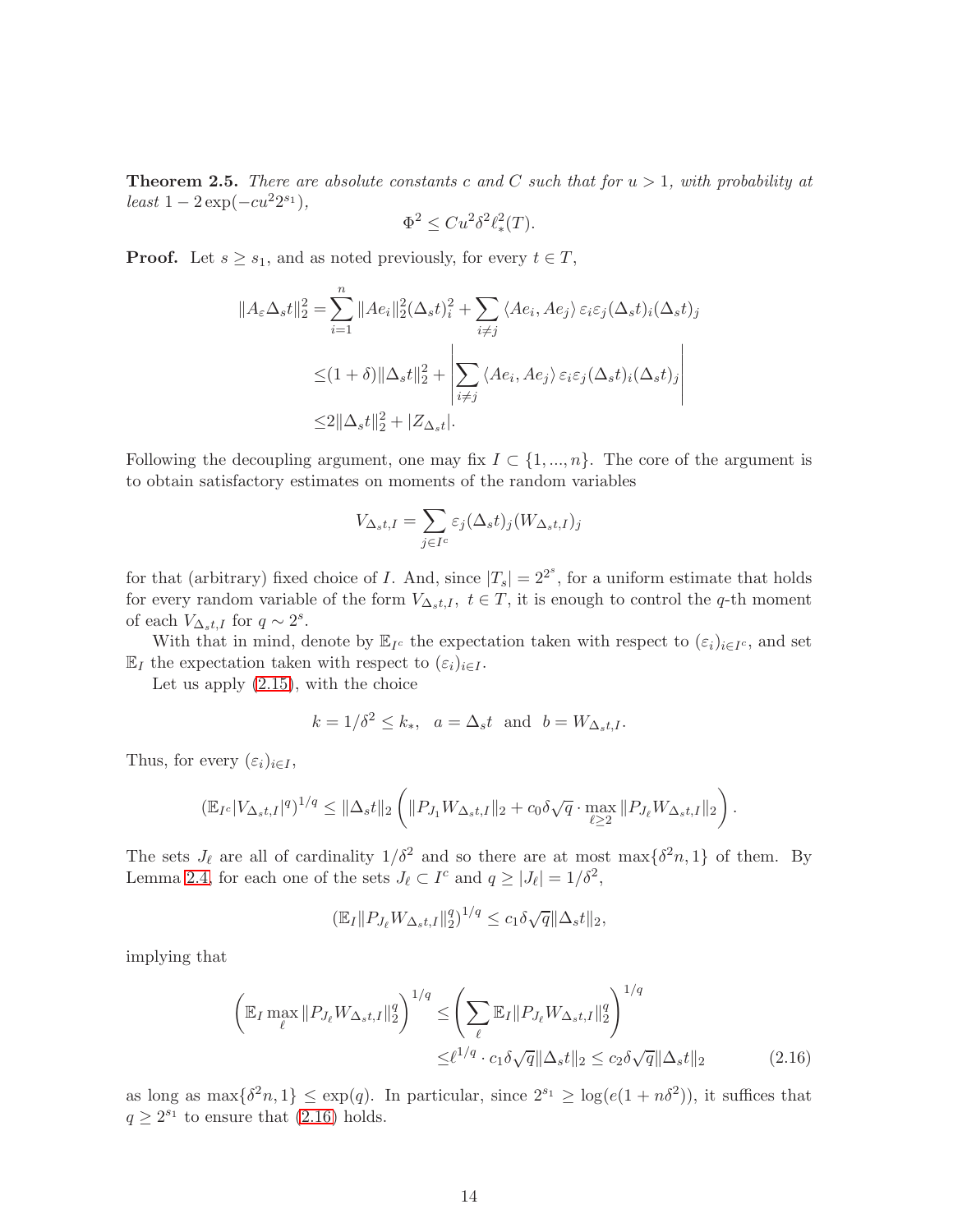Hence, for every  $I \subset \{1, ..., n\},\$ 

$$
\begin{split} (\mathbb{E}|V_{\Delta_{s}t,I}|^{q})^{1/q} &= (\mathbb{E}_{I}\mathbb{E}_{I^{c}}|V_{\Delta_{s}t,I}|^{q})^{1/q} \\ &\leq \|\Delta_{s}t\|_{2} \left( \mathbb{E}_{I} \left( \|P_{J_{1}}W_{\Delta_{s}t,I}\|_{2} + c_{0}\delta\sqrt{q} \cdot \max_{\ell \geq 2} \|P_{J_{\ell}}W_{\Delta_{s}t,I}\|_{2} \right)^{q} \right)^{1/q} \\ &\leq \|\Delta_{s}t\|_{2} \cdot 2 \left( (\mathbb{E}_{I} \|P_{J_{1}}W_{\Delta_{s}t,I}\|_{2}^{q})^{1/q} + c_{0}\delta\sqrt{q} \left( \mathbb{E}_{I} \max_{\ell \geq 2} \|P_{J_{\ell}}W_{\Delta_{s}t,I}\|_{2}^{q} \right)^{1/q} \right) \\ &\leq c_{3} \|\Delta_{s}t\|_{2}^{2} \left( \delta\sqrt{q} + \delta^{2}q \right) \\ &\leq c_{4}\delta^{2}q \|\Delta_{s}t\|_{2}^{2}, \end{split}
$$

because  $\delta^2 q \geq \delta^2 2^{s_1} \geq 1$ .

By Jensen's inequality, for every  $t \in T$ ,

$$
(\mathbb{E}|Z_{\Delta_s t}|^q)^{1/q} \leq 4 \left( \mathbb{E}_{\eta} \mathbb{E}_{\varepsilon} \left| \sum_{i \in I^c} \varepsilon_i (\Delta_s t)_i (W_{\Delta_s t, I})_i \right|^q \right)^{1/q}
$$
  
= 4 
$$
(\mathbb{E}_{\eta} \mathbb{E}_{\varepsilon} |V_{\Delta_s t, I}|^q)^{1/q} \leq c_5 q \delta^2 ||\Delta_s t||_2^2.
$$

Setting  $q = u2^s$  for  $u \ge 1$  and  $s \ge s_1$ , Chebychev's inequality implies that with  $(\varepsilon_i)_{i=1}^n$ . probability at least  $1 - 2 \exp(-c_6 u^2 2^s)$ ,

$$
||A_{\varepsilon}\Delta_{s}t||_{2}^{2} = 2||\Delta_{s}t||_{2}^{2} + |Z_{\Delta_{s}t}| \le 2||\Delta_{s}t||_{2}^{2} + c_{7}u^{2}2^{s}\delta^{2}||\Delta_{s}t||_{2}^{2}
$$
  

$$
\le c_{8}u^{2}\delta^{2}2^{s}||\Delta_{s}t||_{2}^{2}.
$$

By the union bound, this estimate holds for every  $t \in T$  and  $s \geq s_1$ . Thus, there are absolute constants c and C such that with probability at least  $1 - 2\exp(-cu^2 2^{s_1}),$ 

$$
\sum_{s\geq s_1} \|A_{\varepsilon} \Delta_s t\|_2 \leq C u \delta \sum_{s\geq s_1} 2^{s/2} \|\Delta_s t\|_2 \leq C u \delta \ell_*(T),
$$

П

as claimed.

#### 2.4 Estimating  $\Psi$

Next, recall that

$$
\Psi^2 = \sup_{t \in T} ||A_{\varepsilon} \pi_{s_1} t||_2^2 - ||\pi_{s_1} t||_2^2|.
$$

Expanding as in [\(2.6\)](#page-7-1), the "diagonal term" is at most  $\delta^2 d_T^2$ , and one has to deal with the "off-diagonal" term

$$
\sup_{t \in T} |Z_{\pi_{s_1}t}|.
$$

As observed in Lemma [2.2](#page-8-0) combined with Lemma [2.3,](#page-9-1) it suffices to obtain, for every fixed  $I\subset \{1,...,n\},$  estimates on the moments of

$$
\sum_{j \in I^c} \varepsilon_j(\Delta_s t)_j (W_{\pi_{s+1}t, I})_j \quad \sum_{i \in I} \varepsilon_i(\Delta_s t)_i (W_{\pi_s t, I^c})_i \quad \text{and} \quad \sum_{j \in I^c} \varepsilon_j(\pi_{s_0} t)_j (W_{\pi_{s_0}t, I})_j. \tag{2.17}
$$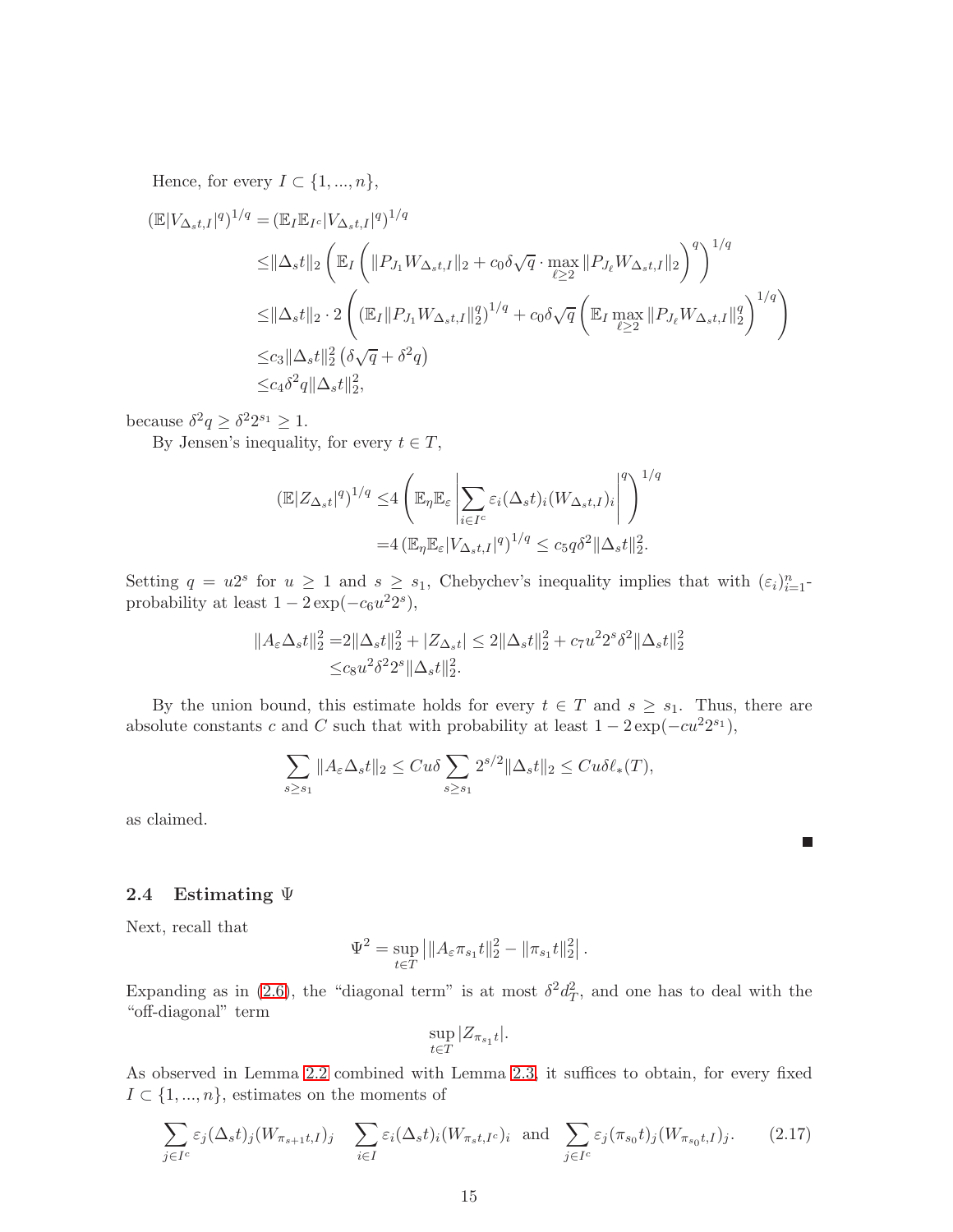**Remark 2.6.** We shall assume throughout that  $(\ell_*(T)/d_T)^2 \leq 1/\delta^2$ ; the required modifica*tions when the reverse inequality holds are straightforward and are therefore omitted.*

We begin with a standard observation:

<span id="page-15-0"></span>**Lemma 2.7.** *There is an absolute constant c such that the following holds. Let*  $(X_{\ell})_{\ell>0}$  *be nonnegative random variables, let*  $q \geq 1$  *and set*  $q_{\ell} = q2^{\ell}$ *. If there is some*  $\kappa$  *such that for every*  $\ell$ ,  $||X_{\ell}||_{L_{q_{\ell}}} \leq \kappa$ , then

$$
\|\max_{\ell} X_{\ell}\|_{L_q} \leq c\kappa
$$

**Proof.** By Chebychev's inequality, for every  $\ell \geq 1$  and  $u \geq 2$ ,

$$
Pr(|X_{\ell}| \geq u\kappa) \leq \frac{\mathbb{E}|X_{\ell}|^{q_{\ell}}}{(u\kappa)^{q_{\ell}}} \leq u^{-q_{\ell}}.
$$

Therefore,

$$
Pr\left(\exists \ell \geq 2 : |X_{\ell}| \geq u\kappa\right) \leq \sum_{\ell \geq 2} u^{-q2^{\ell}} \leq c_1 u^{-4q},
$$

implying that

$$
\mathbb{E} \max_{\ell \ge 2} |X_{\ell}|^q \le \int_0^\infty q u^{q-1} Pr\left(\max_{\ell \ge 1} |X_{\ell}| > u\right) du \le (c_1 \kappa)^q.
$$

Hence,

$$
\|\max_{\ell} X_{\ell}\|_{L_q} \le \|X_0\|_{L_q} + \|X_1\|_{L_q} + \|\max_{\ell \ge 2} X_{\ell}\|_{L_q} \le c_2 \kappa.
$$

The analysis is split into two cases.

**Case I:**  $\log(e(1+\delta^2 n)) \leq 1/\delta^2$ .

In this case,  $2^{s_1} = 1/\delta^2$ . For every  $s_0 \leq s \leq s_1$  we invoke  $(2.14)$  for sets  $J_{\ell}$  of cardinality  $2^{s+\ell}$  when  $s+\ell \leq s_1$ , and of cardinality  $1/\delta^2$  when  $s+\ell > s_1$ .

Set  $a = \Delta_s t$  and  $b = W_{\pi_{s+1}t,I}$ ; the treatment when  $b = W_{\pi_s t,I^c}$  is identical and is omitted. Let  $q \ge 2^s$  and put  $q_\ell = q2^\ell$  if  $s + \ell \le s_1$ . Finally, set  $p \ge 1/\delta^2$ .

Consider  $\ell$  such that  $s + \ell \leq s_1$  and observe that  $q_\ell \geq |J_\ell| = 2^{s+\ell}$ . By Lemma [2.4,](#page-10-0)

<span id="page-15-1"></span>
$$
|J_{\ell-1}|^{-1/2} \left( \mathbb{E} \| P_{J_{\ell}} W_{\pi_{s+1} t, I} \|_{2}^{q_{\ell}} \right)^{1/q_{\ell}} \le c_1 \delta \|\pi_{s+1} t\|_2 \cdot \sqrt{\frac{q^{2\ell}}{2^{s+\ell}}} \le c_1 \sqrt{\frac{q}{2^s}} \delta d_T.
$$
 (2.18)

Therefore, by Lemma [2.7,](#page-15-0)

$$
\left(\mathbb{E}\max_{\{\ell:s+\ell\leq s_{1}\}}\left(|J_{\ell-1}|^{-1/2}||P_{J_{\ell}}W_{\pi_{s+1}t,I}||_{2}\right)^{q}\right)^{1/q}\leq c_{2}\sqrt{\frac{q}{2^{s}}}\delta d_{T}.
$$

Next, if  $s + \ell > s_1$  then  $p \ge |J_\ell| = 1/\delta^2$  and by Lemma [2.4,](#page-10-0)

$$
|J_{\ell-1}|^{-1/2} \left( \mathbb{E} \| P_{J_{\ell}} W_{\pi_{s+1} t, I} \|_{2}^{p} \right)^{1/p} \le c_3 \delta \| \pi_{s+1} t \|_{2} \cdot \sqrt{\frac{p}{1/\delta^{2}}} \le c_3 \sqrt{p\delta^{2}} \cdot \delta d_{T}.
$$
 (2.19)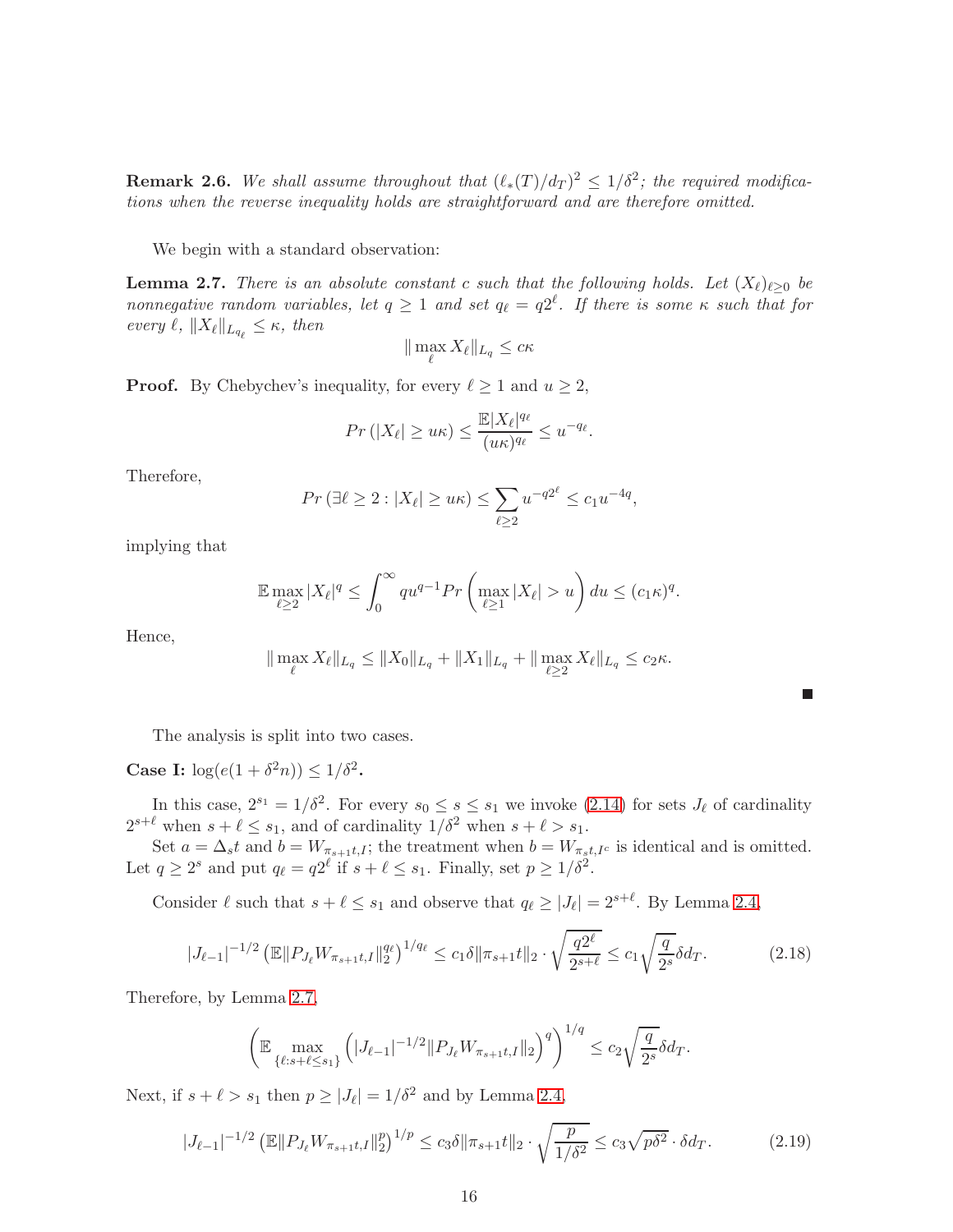There are at most  $n\delta^2$  sets  $J_{\ell}$  in that range, and because  $n\delta^2 \leq \exp(p)$ , it is evident that

$$
\left(\mathbb{E}\max_{\{\ell:s+\ell>s_1\}}\left(|J_{\ell-1}|^{-1/2}||P_{J_{\ell}}W_{\pi_{s+1}t,I}||_2\right)^p\right)^{1/p}\leq c_4\sqrt{p\delta^2}\cdot\delta d_T;
$$

therefore, as  $q \leq p$ ,

$$
\left(\mathbb{E}\max_{\{\ell:s+\ell>s_1\}}\left(|J_{\ell-1}|^{-1/2}||P_{J_{\ell}}W_{\pi_{s+1}t,I}||_2\right)^q\right)^{1/q}\leq c_4\sqrt{p\delta^2}\delta d_T;
$$

Thus, for every fixed  $I \subset \{1, ..., n\},\$ 

<span id="page-16-0"></span>
$$
\left(\mathbb{E}\max_{\ell} \left(|J_{\ell-1}|^{-1/2} \|P_{J_{\ell}} W_{\pi_{s+1}t,I}\|_{2}\right)^{q}\right)^{1/q} \leq c_{5} \max\left\{\sqrt{\frac{q}{2^{s}}}, \sqrt{p\delta^{2}}\right\} \cdot \delta d_{T}.\tag{2.20}
$$

Now, by [\(2.15\)](#page-12-1),

$$
\left(\mathbb{E}_{I^c}\left|\sum_{j\in I^c} \varepsilon_j(\Delta_s t)_j(W_{\pi_{s+1}t,I})_j\right|^q\right)^{1/q} \leq \|\Delta_s t\|_2 \left(\|P_{J_1}W_{\pi_{s+1}t,I}\|_2 + c_6\sqrt{q}\max_{\ell\geq 2}\frac{\|P_{J_{\ell+1}}W_{\pi_{s+1}t,I}\|_2}{\sqrt{|J_{\ell}|}}\right),\tag{2.21}
$$

which, combined with  $(2.18)$  and  $(2.20)$ , implies that

<span id="page-16-1"></span>
$$
\left(\mathbb{E}\left|\sum_{j\in I^c} \varepsilon_j(\Delta_s t)_j (W_{\pi_{s+1}t,I})_j\right|^q\right)^{1/q} \leq c_7\sqrt{q} \|\Delta_s t\|_2 \cdot \left(1 + \max\left\{\sqrt{\frac{q}{2^s}}, \sqrt{p\delta^2}\right\}\right) \cdot \delta d_T. \tag{2.22}
$$

Clearly, there are at most  $2^{2^{s+3}}$  random variables as in [\(2.22\)](#page-16-1). With that in mind, set  $u \ge 1$ and let  $q = u^2$ ,  $p = u/\delta^2$ . By Lemma [2.2](#page-8-0) and Lemma [2.3](#page-9-1) followed by the union bound, we have that with probability at least  $1 - 2 \exp(-c_8 u^2 2^s)$ , for every  $t \in T$ ,

<span id="page-16-2"></span>
$$
\mathbb{E}_{\eta} \left| \sum_{j \in I^c} \varepsilon_j (\Delta_s t)_j W_{\pi_{s+1} t, I} \right| \le c_9 u^2 2^{s/2} \|\Delta_s t\|_2 \cdot \delta d_T. \tag{2.23}
$$

П

And, by the union bound and recalling that  $2^{s_0} = (\ell_*(T)/d_T)^2$ , [\(2.23\)](#page-16-2) holds uniformly for every  $t \in T$  and  $s_0 \leq s \leq s_1$  with probability at least

$$
1 - 2 \exp\left(-c_{10}u^2 \left(\frac{\ell_*(T)}{d_T}\right)^2\right).
$$

An identical argument shows that with probability at least

$$
1 - 2\exp(-c_{11}u^{2}2^{s_{0}}) = 1 - 2\exp(-c_{11}u^{2}(\ell_{*}(T)/d_{T})^{2}),
$$

for every  $t \in T$ ,

$$
\mathbb{E}_{\eta} \left| \sum_{i \in I^c} \varepsilon_i (\pi_{s_0} t)_i (W_{\pi_{s_0} t, I})_i \right| \leq c_{12} u^2 2^{s_0/2} d_T \cdot \delta d_T \leq c_{13} d_T \delta \ell_*(T).
$$

Finally, invoking Lemma [2.2,](#page-8-0) we have that with probability at least  $1-2\exp(-cu^2(\ell_*(T)/d_T)^2)$ , for every  $t \in T_{s_1}$ ,

$$
|Z_t| \leq Cu^2 d_T \delta \ell_*(T),
$$

as required.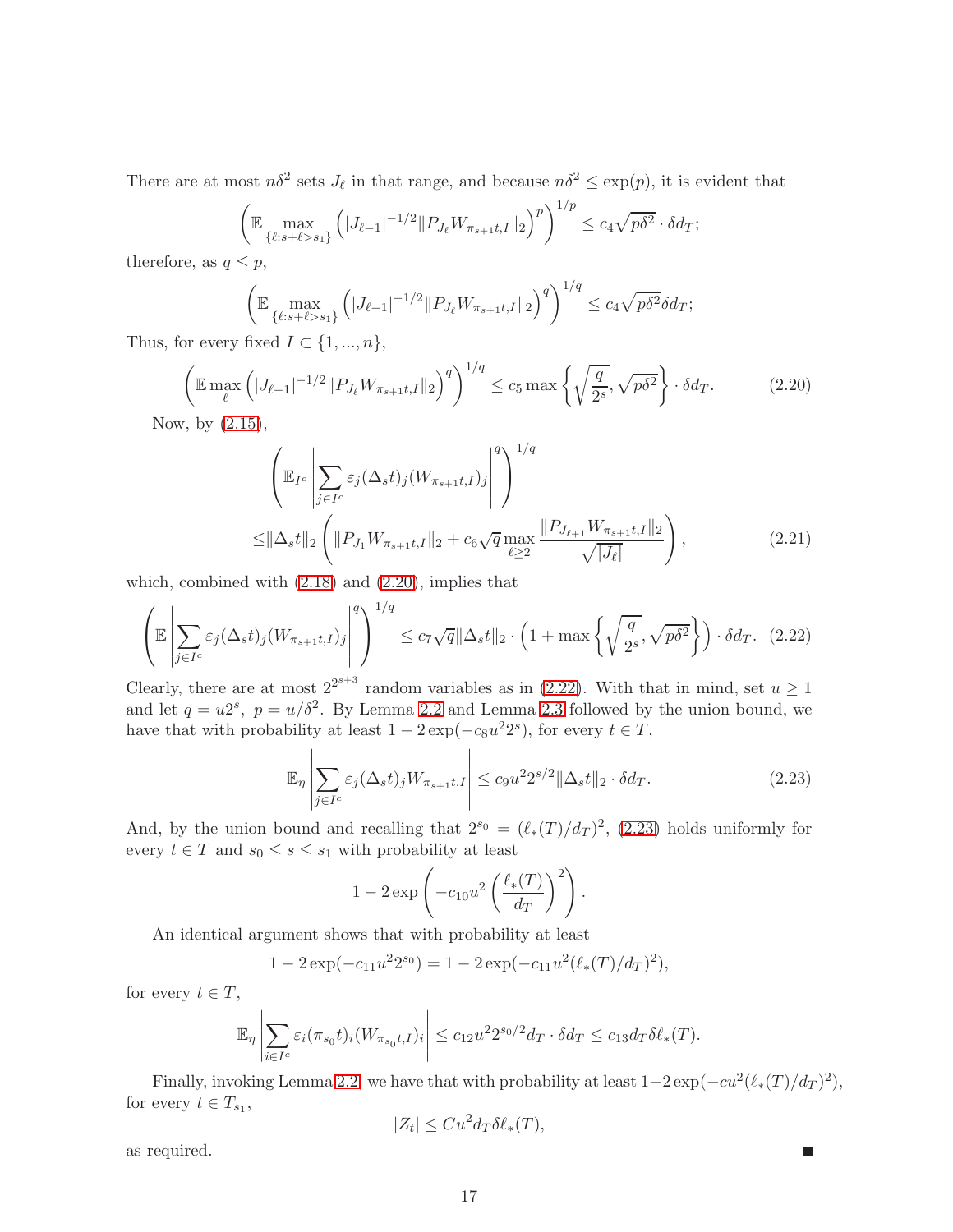**Case II:**  $\log(e(1 + \delta^2 n)) > 1/\delta^2$ .

The necessary modifications are minor and we shall only sketch them. In this range,  $2^{s_1} = \log(e(1 + \delta^2 n))$ , and the problem is that for each vector  $\Delta_s t$ , the number of blocks  $J_{\ell}$  of cardinality  $1/\delta^2$ —namely,  $n\delta^2$ , is larger than  $\exp(2^s)$  when  $s \leq s_1$ . Therefore, setting  $|J_{\ell}| = 1/\delta^2$  for every  $\ell$ , the uniform estimate on

$$
\max_{\ell} \frac{\|P_{J_{\ell}+1} W_{\pi_{s+1}t,I}\|_2}{\sqrt{|J_{\ell}|}} = \delta \max_{\ell} \|P_{J_{\ell}} W_{\pi_{s+1}t,I}\|_2
$$

can be obtained by bounding  $(\mathbb{E} || P_{J_{\ell}} W_{\pi_{s+1} t, I} ||_2^q)$  $\binom{q}{2}^{1/q}$  for  $q \ge \log(\delta^2 n)$ . Indeed, by Lemma [2.4,](#page-10-0) for every  $I \subset \{1,...n\}$  and every  $t \in T$ , we have that

$$
\delta \left( \mathbb{E} \max_{\ell} \| P_{J_{\ell}} W_{\pi_{s+1} t, I} \|_{2}^{q} \right)^{1/q} \leq \delta^{2} \sqrt{q} d_{T}.
$$

**Talent** 

The rest of the argument is identical to the previous one and is omitted.

**Proof of Theorem [1.11.](#page-3-3)** Using the estimates we established, it follows that for  $u \geq c_0$ , with probability at least

$$
1 - 2 \exp\left(-c_1 u^2 \left(\frac{\ell_*(T)}{d_T}\right)^2\right),
$$
  

$$
\Phi \le C u \delta \ell_*(T) \text{ and } \Psi^2 \le C u^2 d_T \delta \ell_*(T) \left(1 + \delta \sqrt{\log(e(1 + n\delta^2))}\right),
$$

noting that  $\delta d_T^2 \leq c_2 d_T \delta \ell_*(T)$ . Since

$$
\sup_{t \in T} ||A_{\varepsilon}t||_2^2 - ||t||_2^2 \le \Psi^2 + 2\Phi\sqrt{\Psi^2 + d_T^2} + \Phi^2 + C'\left( (\delta\ell_*(T))^2 + d_T\delta\ell_*(T) \right)
$$

the claim follows from a straightforward computation, by separating to the cases  $\Phi \leq \Psi$  and  $\Psi \leq \Phi$ .

# <span id="page-17-0"></span>3 Application - A circulant Bernoulli matrix

Let  $(\varepsilon_i)_{i=1}^n$  and  $(\varepsilon_i')_{i=1}^n$  be independent Bernoulli vectors. Set  $\xi = (\varepsilon_i')_{i=1}^n$  and put  $D_{\varepsilon}$ diag( $\varepsilon_1, ..., \varepsilon_n$ ). Let  $\Gamma$  be the circulant matrix generated by the random vector  $\xi$ ; that is,  $\Gamma$  is the matrix whose j-th row is the shifted vector  $\tau_j \xi$ , where for every  $v \in \mathbb{R}^n$ ,  $\tau_j v = (v_{j-i})_{i=1}^n$ .

Fix  $I \subset \{1, ..., n\}$  of cardinality m and let

$$
A = \sqrt{\frac{1}{m}} P_I \Gamma : \mathbb{R}^n \to \mathbb{R}^m
$$

to be the normalized partial circulant matrix. It follows from Theorem 3.1 in [\[6\]](#page-19-5) and the estimates in Section 4 there that for a typical realization of  $\xi$ , the matrix A is  $(\delta, k)$ -regular for  $\delta \sim m^{-1/2} \log^2 n$ :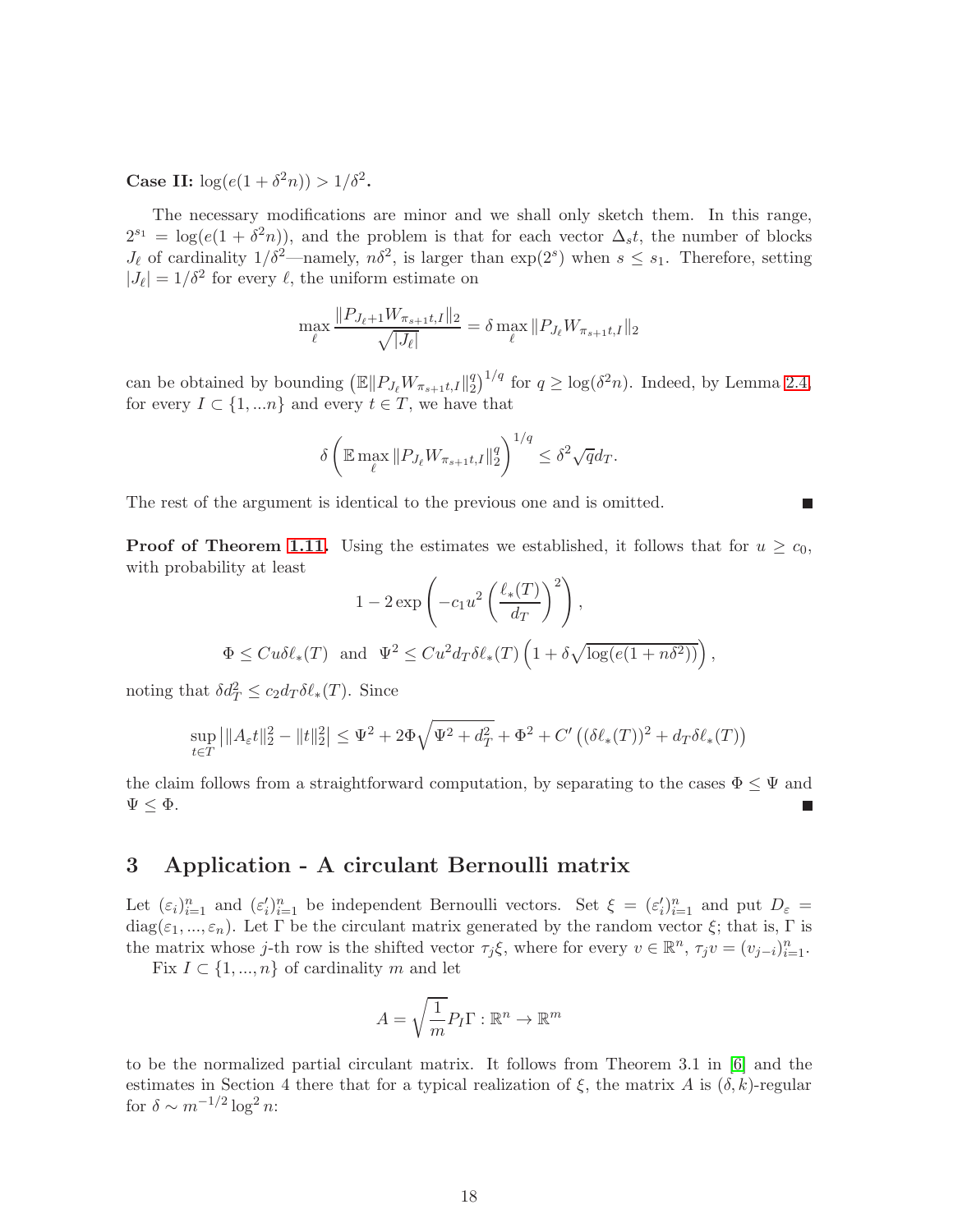<span id="page-18-4"></span>Theorem 3.1. *[\[6\]](#page-19-5) There exist absolute constants* c *and* C *such that the following holds. For* x > 0 *with probability at least*

$$
1 - 2\exp\left(-c\min\left\{x^2\frac{m}{k}, x\sqrt{\frac{m}{k}}\log^2 n\right\}\right)
$$

*we have that*

$$
\sup_{t \in \Sigma_k} |||At||_2^2 - 1| \le C(1+x)\sqrt{\frac{k}{m}} \log^2 n.
$$

By Theorem [3.1](#page-18-4) and the union bound for  $1 \le k \le 1/\delta^2$ , there is an event  $\Omega$  with probability at least  $1 - 2\exp(-c'\log^4 n)$  with respect to  $(\varepsilon_i')_{i=1}^n$ , on which, for every  $k \leq 1/\delta^2$ ,

$$
\sup_{t \in \Sigma_k} \left| \|At\|_2^2 - 1 \right| \le \delta \sqrt{k}.
$$

This verifies the assumption needed in Theorem [1.11](#page-3-3) on the event  $\Omega$ . Now fix  $(\epsilon'_i)_{i=1}^n \in \Omega$  and let A be the resulting partial circulant matrix. Set  $A_{\varepsilon} = AD_{\varepsilon}$  and let  $T \subset \mathbb{R}^n$ . By Theorem [1.11,](#page-3-3) with probability at least

$$
1-2\exp(-c'(\ell_*(T)/d_T)^2)
$$

with respect to  $(\varepsilon_i)_{i=1}^n$ , we have that

$$
\sup_{t \in T} ||A_{\varepsilon}t||_2^2 - ||t||_2^2 \le C' \left( \Lambda d_T \frac{\ell_*(T)}{\sqrt{m}} \cdot \log^2 n + \left( \frac{\ell_*(T)}{\sqrt{m}} \right)^2 \cdot \log^4 n \right)
$$

where

$$
\Lambda \le c'' \max \left\{ 1, \frac{\log^5 n}{m} \right\}.
$$

Thus, a random matrix generated by  $2n$  independent random signs is a good embedding of an arbitrary subset of  $\mathbb{R}^n$  with the same accuracy (up to logarithmic factors) as a gaussian matrix. Moreover, conditioned on the choice of the circulant matrix A, the probability estimate coincides with the estimate in the gaussian case.

## <span id="page-18-3"></span>References

- [1] Shiri Artstein-Avidan, Apostolos Giannopoulos, and Vitali D. Milman. *Asymptotic geometric analysis. Part I*, volume 202 of *Mathematical Surveys and Monographs*. American Mathematical Society, Providence, RI, 2015.
- <span id="page-18-2"></span><span id="page-18-1"></span>[2] Withold Bednorz. Concentration via chaining method and its applications. *arXiv:1405.0676*.
- <span id="page-18-0"></span>[3] Sjoerd Dirksen. Tail bounds via generic chaining. *Electron. J. Probab.*, 20:no. 53, 29, 2015.
- [4] Sjoerd Dirksen. Dimensionality reduction with subgaussian matrices: a unified theory. *Found. Comput. Math.*, 16(5):1367–1396, 2016.